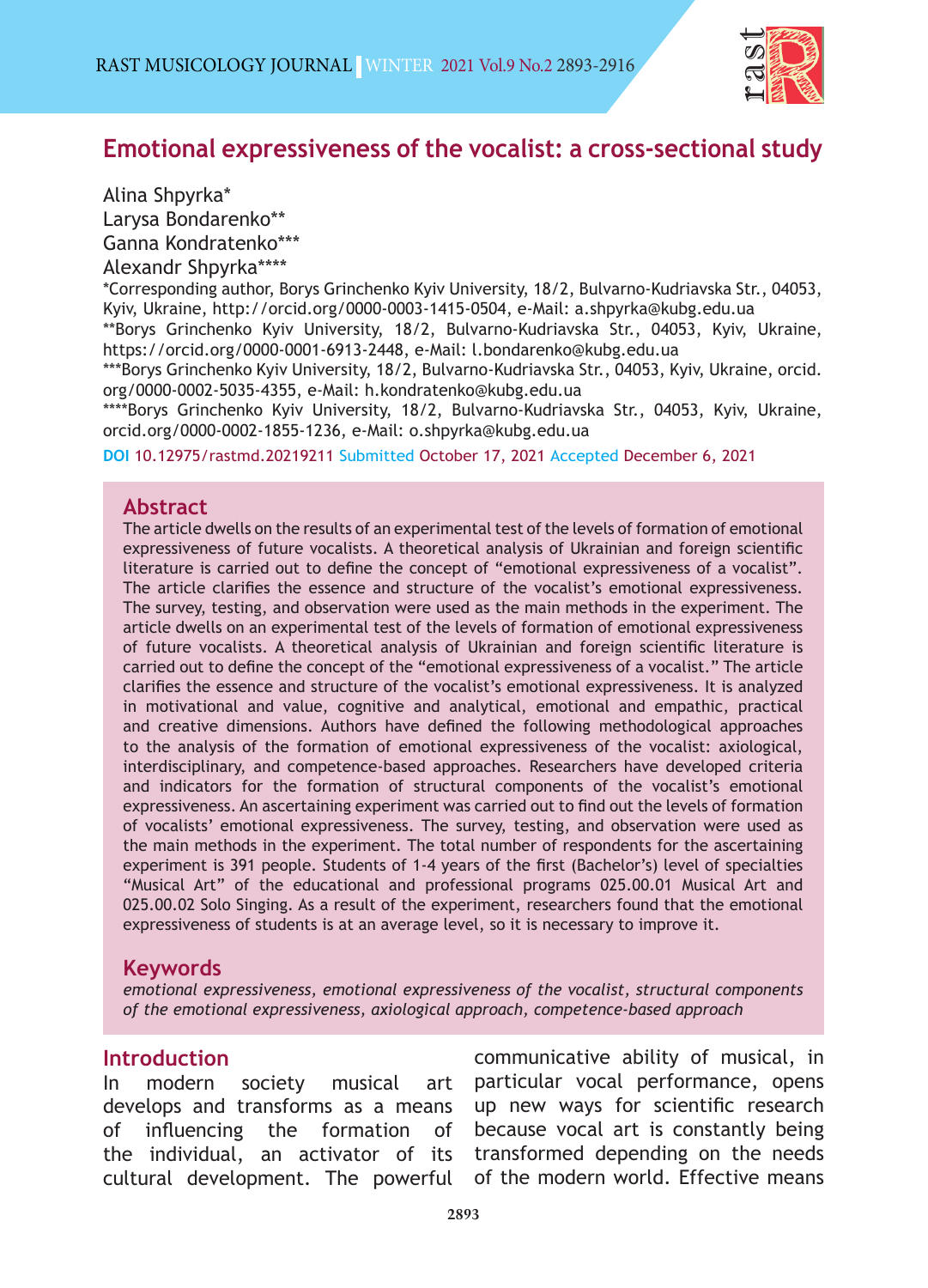of emotional communication between the performer and the audience are musical and vocal expressiveness. Both are nonverbal channels that rely on acoustic signals to transmit messages. It is this branch of art that carries a direct emotional communication between the performer and the audience, which affects a person's consciousness, forming refined artistic tastes and expanding the worldview. Modern vocal pedagogy needs to "revise" established stereotypes and establish new paradigms that would allow the relevant educational structures to develop the singer in both speech and vocal technique; in a universal control system for all parameters of quality sound, relating to the range, resonators, volume, work of the articulatory apparatus, intonation, expressiveness, vocal-musical (motor) hearing, both in academic singing and in folk, pop and melodic declamation manners of voice formation, etc. (Folomeeva, 2012).

The predominance of emotional factors in musical art requires purposeful development of the emotional sphere of students. Therefore, there is a raising issue of training future vocalists capable of emotional communication with the public, ready to implement the main task of vocal art – the embodiment of the artistic image of a musical work, through perfect vocal technique, possession of musical means of expression, transmitting the appropriate emotional state to the public to receive their emotional feedback. We consider emotional expressiveness as one of the main factors in the formation of a future vocalist. Thus, the formation of emotional expressiveness of the performance becomes particularly important in the professional training of the future

vocalist, since the interpretation of the work requires not only accurate reproduction of the composer's idea by musical means but also the transmission of various psychological states, feelings, and emotions.According to the authors of the study, the emotional expressiveness of the student's performance involves a deep immersion in the content of the vocal work to understand the protagonist's emotional state. This can be facilitated by the future vocalist's own emotional experience, level of mastery of vocal skills, and technical means of expression. The reincarnation of the vocalist and the transmission of emotional impulses, communication in the language of emotions with the audience requires some training. The question arises about teaching future vocalists and what methods to form emotional expression in solo singing.

Psychologists consider emotional expressiveness within the framework of the theory of the signal function of emotions. V. Nikandrov defines emotional expressiveness as a property of an individual that reflects his tendency and ability to vividly manifest his affective experiences in external behavior. In this property, the signal function of emotions is realized (Nikandrov, 2009, pp.503- 504).

In his psychological research, Patrik N. Juslin calls the concept of "emotional expressiveness" (emotional expression) a questioner. "In one sense, the term "emotional expression" is slightly misleading: it is only sometimes that musicians are truly expressing their own emotions in a composition or performance. What is usually meant by the term emotional expression is that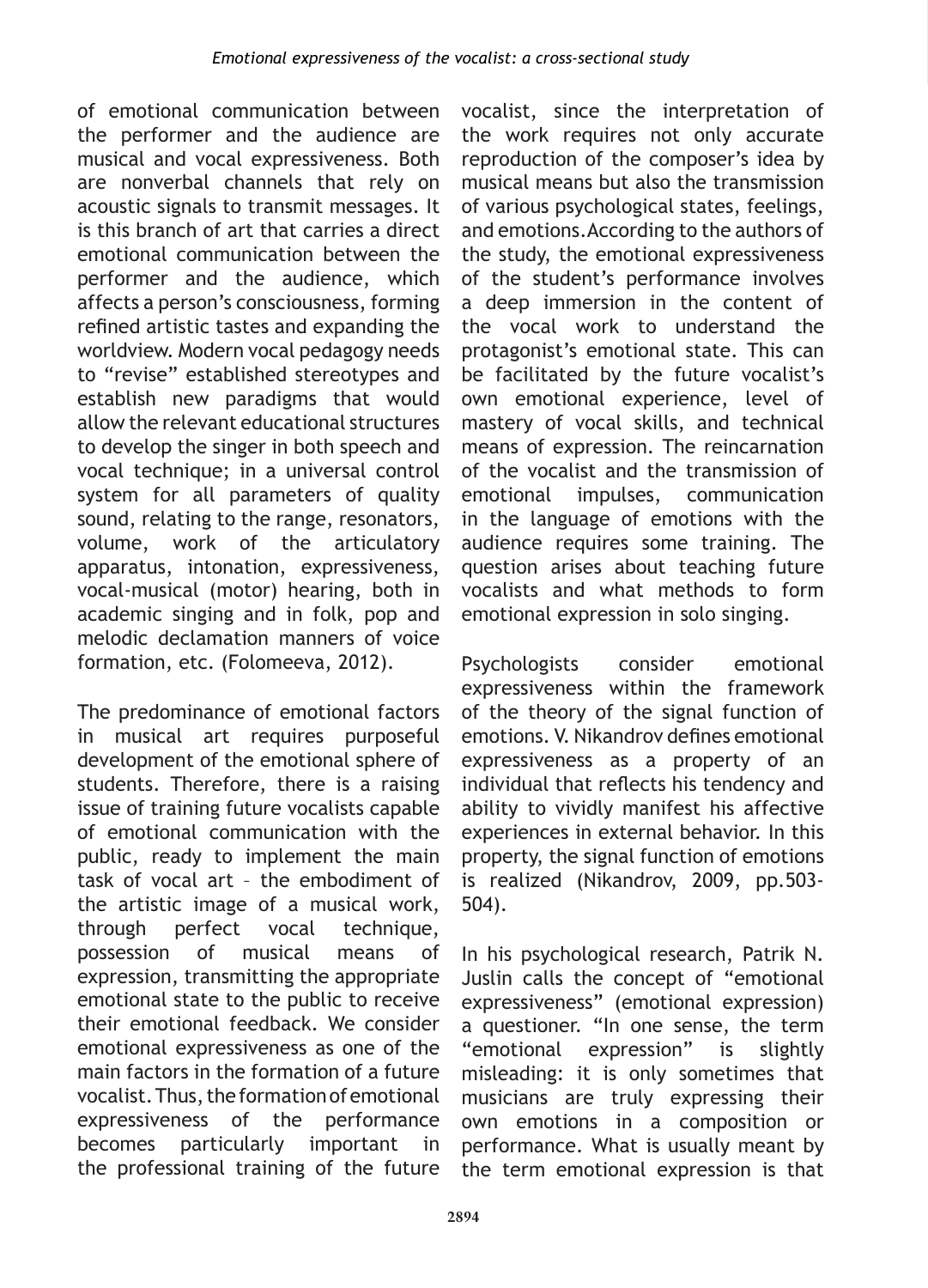## RAST MUSICOLOGY JOURNAL WINTER 2021, 9(2) 2893-2916

listeners perceive emotional meaning in music" (Juslin, 2013, p.1). In his research, the scholar explores exact types of emotional content, which can be transmitted in music and offers a multi-layered conceptualization of the expression of emotions in musical art.

O. Yeroshenko in the studies of a range of issues related to the emotional sphere of vocal art defines emotional expressiveness as one of the most important characteristics of the performing work of a singer and actor, the parameters of which depend on the transformations of various emotional and psychological movements, creative nuances in the singing process (Yeroshenko, 2008, p.4). The scholar specifies the interaction of psychophysiological (emotional sphere) and solely performing aspects of the singer and actor's work.

Myriam Albor expresses quite a different opinion from scholars in other fields regarding emotional expressiveness in music: "I will argue that, even though the movements in music associated with musical expressiveness might not necessarily be associated with emotions, they might very well be associated with certain feelings of the movement itself." (Albor, 2016, p.37). Thus, the scholar denies the direct connection of nonverbal signals determined by musical expressiveness with emotions and the emotional expressiveness of the performer.

## **Problem of Study**

The study of the problems of vocal performance from the point of view of emotional content, namely the problem of forming emotional expressiveness

## *Shpyrka et al.*

in the training of vocalists in higher education institutions, is not yet sufficiently covered in the domestic scientific literature.

The lack of research on the phenomenon of emotional expressiveness in the field of vocal training encourages us to search for a solution to the issue of methodological support for the educational process, taking into account the aspects of the formation of emotional expressiveness of the vocalist. The purpose of our research is to experimentally test the state of formation of emotional expressiveness of future vocalists. Therefore, the tasks are: implementation of a theoretical analysis of the concept of "emotional expressiveness" in the scientific literature to substantiate the core of the concept of "emotional expressiveness of a vocalist", defining its structural components, covering and analyzing results of a diagnostic experimental cross-section of the levels of formation of emotional expressiveness of a vocalist.

## **Methods Research Model**

The research methodology is based on general theoretical and methodological provisions of Philosophy, Psychology, Pedagogy, and Musicology.

The study of theoretical and practical works, the use of the dialectical method in research concerning the professional training of future vocalists, allowed us to identify a number of contradictions between:

• The objective need of modern society for competitive specialists and the real state of training of vocalists, focused on the formation of functional readiness of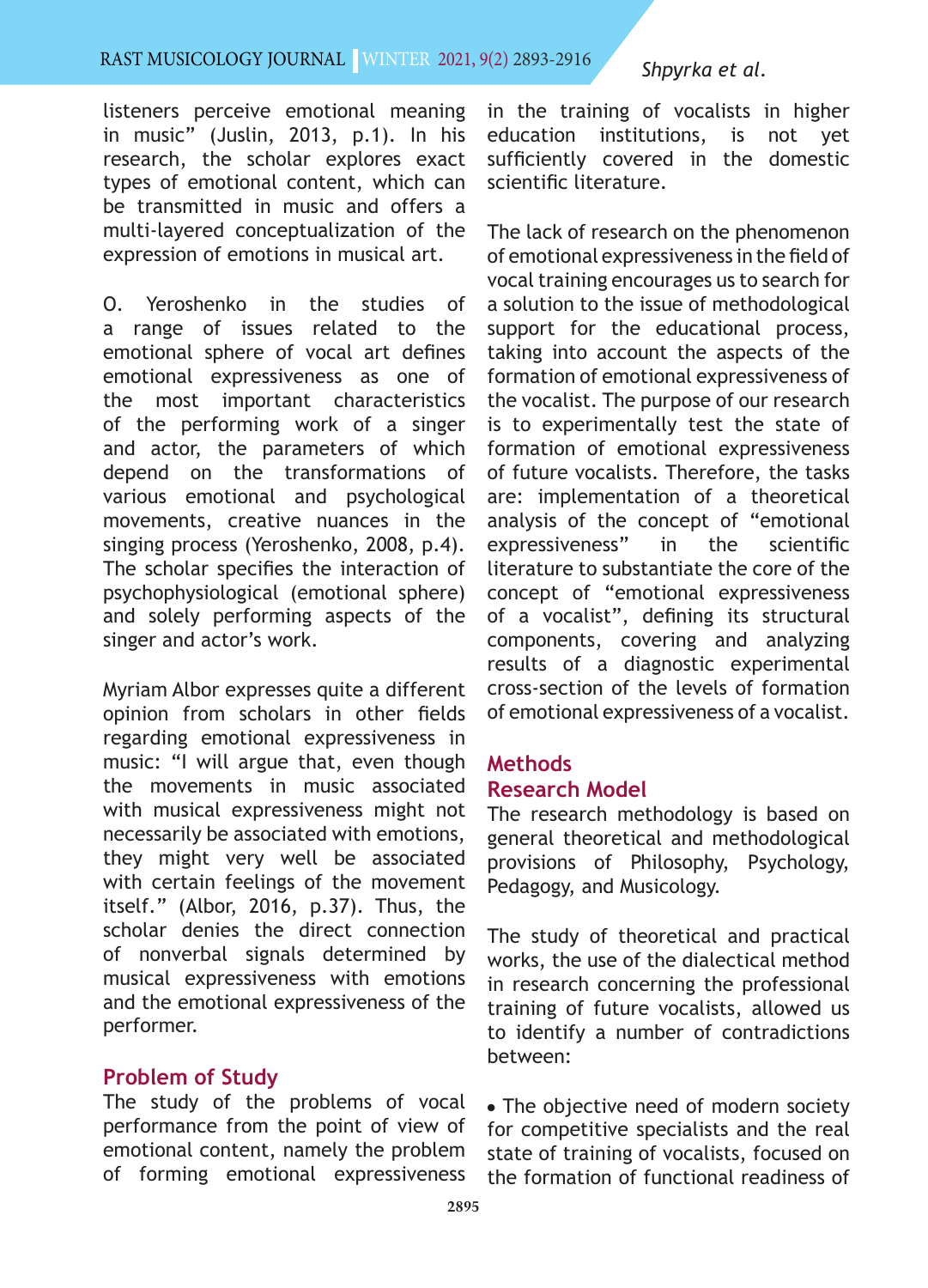graduates of art institutions of higher education;

• The availability of scientific research on the problems of professional training of the future vocalist in solo singing classes and the lack of a methodological model for the formation of emotional expressiveness skills;

• Traditional methods of working with vocalist students and features of forming emotional expressiveness;

• The need for the purposeful formation of emotional expressiveness of the future vocalist and the lack of appropriate methodology.

This made it possible to understand the objective dialectic of forming the emotional expressiveness of a vocalist from the standpoint of axiological, interdisciplinary, and competence approaches. Hence, the process of preparing a student to form emotional expressiveness should be built on the basis of:

• Axiological approach in the context of the formation of the axiosphere of the student's personality (stable positive personal and social motivation to achieve a certain creative goal, revealing the potential of their own emotional sphere, the source of which is a system of universal values, value attitude to works of musical art and vocal and performing activities, the vocalist's awareness of self-worth in the cultural enrichment of society) (Tkach and Oleksiuk, 2021).

• An interdisciplinary approach that allows the versatile development of the future vocalist through the involvement of knowledge from other scientific fields and academic courses to improve professional training (interaction of many psychological and pedagogical, music and theoretical, and vocal and performing courses).

• Competence-based approach, which provides for a practice-oriented process of students' professional training to achieve the planned result, combines relevant knowledge, skills, practical experience, and personal qualities, which ensures future productive professional vocal and performing activities.

Clarification of the categorical apparatus became possible due to the application of the law of reflection of reality in thinking and a number of dialectical ways of cognition (analysis and synthesis, logical method, generalization and comparison, systematization of philosophical, psychological, pedagogical, musicological literature).

# **Participants**

To find out the state of formation of emotional expressiveness of the vocalist, experimental work was carried out. We developed diagnostic tools - criteria, indicators, and levels of formation of emotional expressiveness of the vocalist. An ascertaining experiment was carried out in order to find out the initial level of formation of emotional expressiveness of the vocalist. The total number of surveyed for the ascertaining experiment is 391 people. Among them, there are students of 1-4 courses of the first (Bachelor's) level of specialties "Musical Art" of educational and professional programs 025.00.01 Musical Art and 025.00.02 Solo Singing.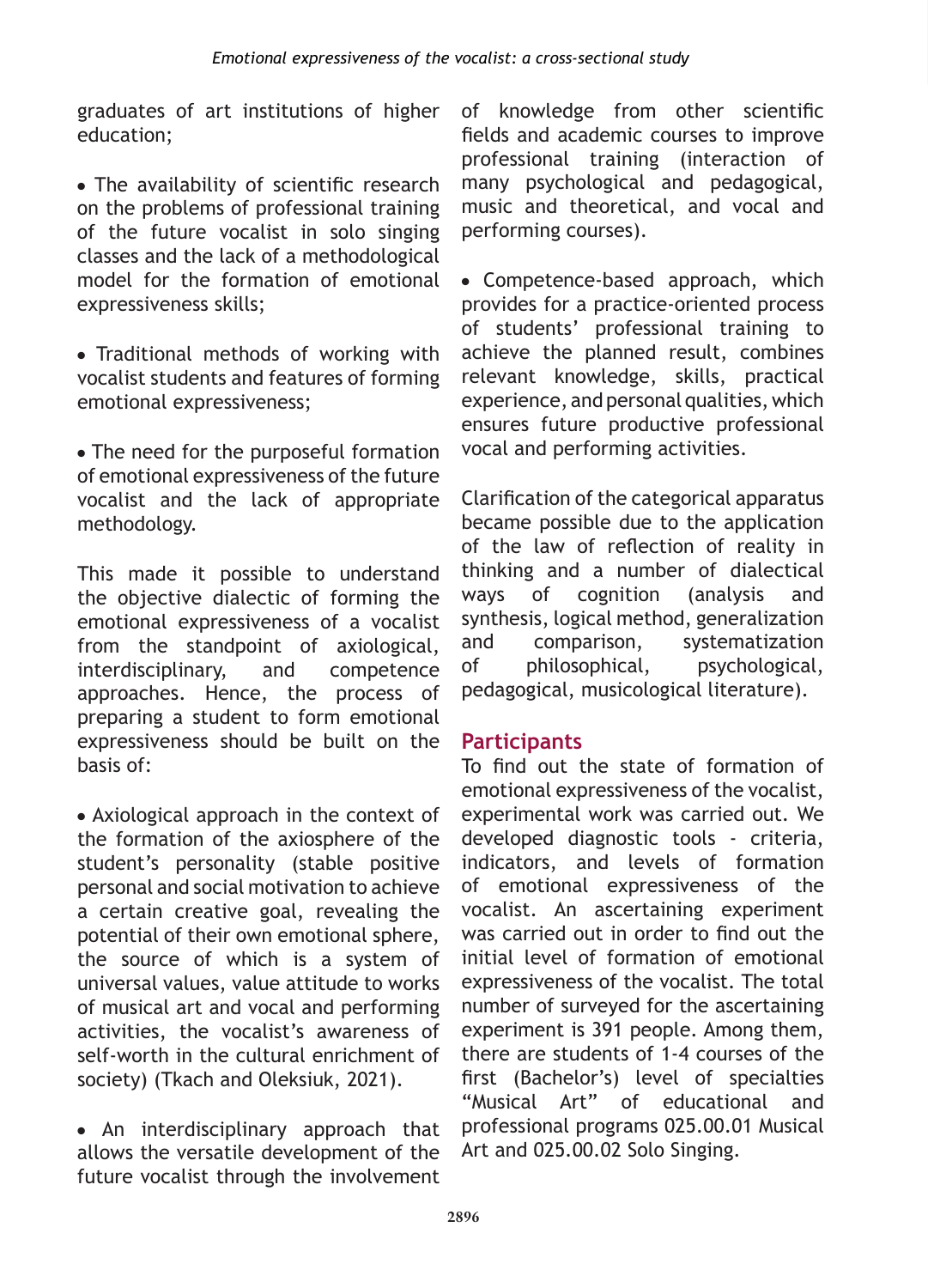## RAST MUSICOLOGY JOURNAL WINTER 2021, 9(2) 2893-2916

#### *Shpyrka et al.*

## **Data Collection Tools**

During the ascertaining experiment, the following research methods were used: sociological methods of survey, questionnaire, testing, as well as creative and educational tasks, pedagogical observation, analysis of the results of the activities of future vocalists.

We evaluated using the methodologies: Methodology of T. Ehlers "Personality Diagnostics for Motivation to Succeed". The methodology consists of 41 questions and an answer form, where the recipient must answer only "Yes" or "No", based on their inner feelings. The results are processed using the Answer Key, where the match with the key equals 1 point. As a result, we get an answer on a scale: low, average, moderately high, or too high level of motivation to succeed.

Methodology "Scale for Assessing the Need for Achievement" by Orlova Yu.M., which is suggested by Hryn (2014). The questionnaire contains 22 "Yes-No" questions related to future prospects, self-confidence, favorite work. The result is deciphered by the key.

Methodology of "Value Orientations" by M. Rokeach (1973, pp.112-114). The method was used to diagnose the formation of a system of universal values and their hierarchy among vocal students. Accordingly, students are presented with two lists of values: terminal values (the belief that the ultimate goal of individual existence is worth striving for) and instrumental values (the belief that a certain course of action or personality trait is preferable in any situation). In the lists, students assign a rank number to each value, and put the cards in order of their subjective personal significance.

Methodology "Diagnostics of the Level of Empathy" by V. Boyko. The questionnaire consists of 36 statements that contain certain markers of empathic experiences and abilities. If the interviewee agrees with the statement, then he puts a plus sign in the answer form, and if he does not agree - a minus sign. A key is attached to the answer form, which consists of six scales with answer numbers. Indicators of individual scales from 0 to 6 points are analyzed and indicate the significance of a particular parameter (channel) in the structure of empathy."

Pashukov's methodology "Research of Emotional Responsiveness" is a modified test - questionnaire of empathic tendencies developed by A. Mehrabian and N. Epstein. The test questionnaire has 33 statements that reflect certain situations that can cause sympathy, empathy when communicating and interacting with people, products of their activities, living and inanimate nature.

The methodology "Study of the Emotional Sphere" involves 26 "Yes - No" questions. To process the results, we used a key that helped us assess the level of emotionality in the points. Depending on the range of points, there are three blocks of characteristics of the level of emotionality: from 13 to 26 points - a healthy attitude to emotions, sometimes it is not a shame to show your feelings; from 4 to 12 points -knows how to show your emotions but prefers not to show them; 3 points and less - a very reserved person.

#### **Scale**

## **Comprehensive test**

Comprehensive test "Possession of Vocal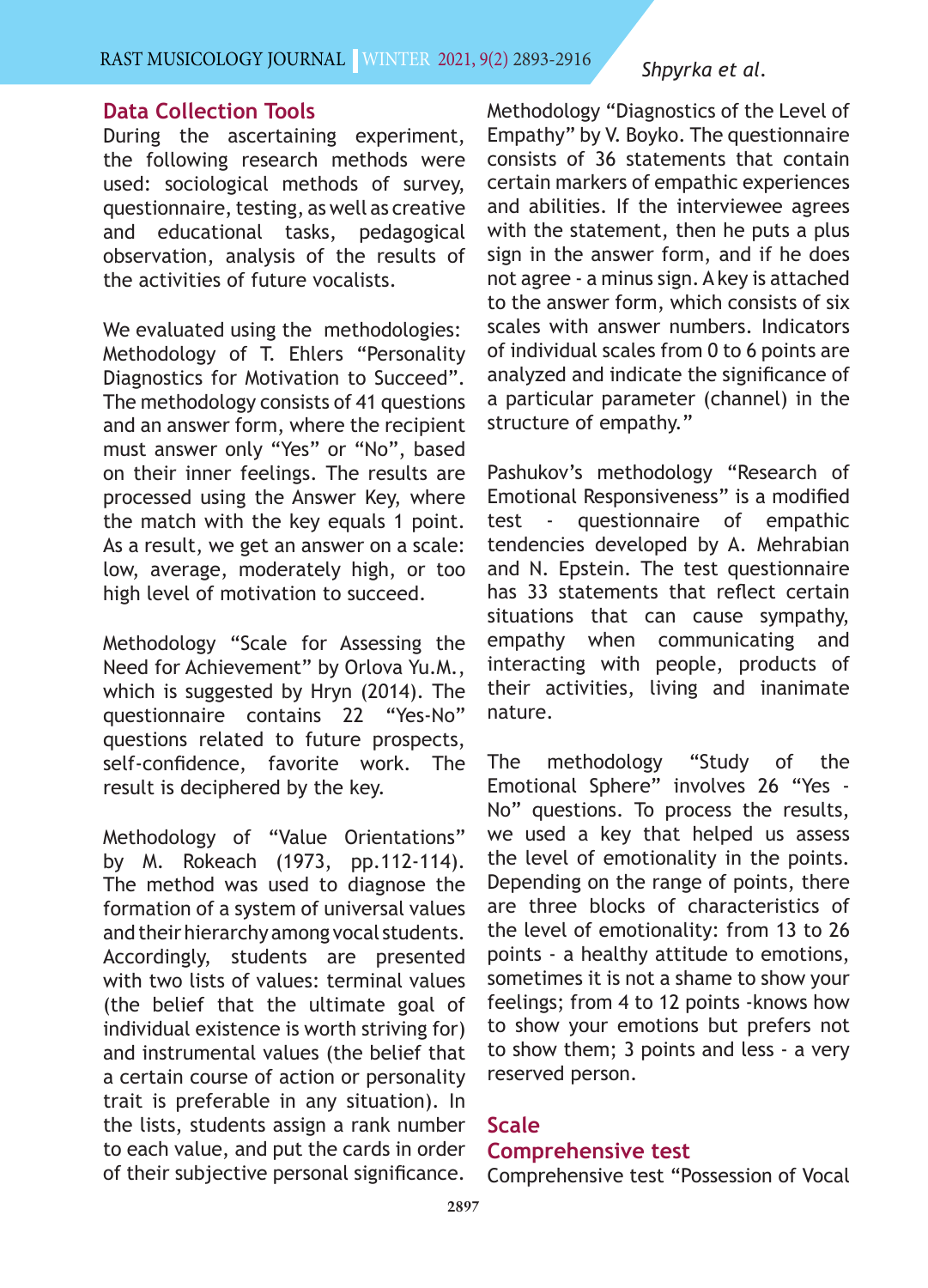Terminology" (Shpyrka), which consists of 6 blocks. This test is structured based on using general concepts of vocal terminology (based on encyclopedias). The first block involves multiple choice answers for definitions "sound thinning", "white sound", "diaphragm". The second block involves matching the concept ("arioso", "aria", "arietta", "vocalization") and its definition. In the third block, the interviewee must match the singer's voice and its characteristics, for example, characteristics for such voices as mezzo-soprano, soprano, tenor, contralto, lyrical baritone, baritone, bass, bass profundo. The fourth block includes answering questions about the features of the voice apparatus, and the fifth block includes filling missing words into the definitions of such concepts as vocal cords, sound attack, and voice apparatus. Unlike the previous blocks, the sixth one provides for a written response (personal vision) by students of the concept of emotional expressiveness of the vocalist.

# **Diagnostics of Creative Potential and Creativity**

Test "Diagnostics of Creative Potential and Creativity" (Rogov, 1999). The test "Diagnostics of Creative Potential and Creativity" consists of 18 multiple-choice questions. For each answer, a certain number of points are awarded according to the key. According to the test results, creative potential and creativity are interpreted in two directions. If the interviewee scores 48 or more points, he has significant creative potential, which provides a wide variety of creative opportunities. If the interviewee scores 18 - 47 points, he has qualities that allow him to create, but there are also some barriers.

# **Pedagogical Observation**

Pedagogical observing the educational and performing activities of students and analyzing concert and academic performances of students of the experimental group during the academic year. While observing the concert performances of students, we focused on the following features: stage image, mastery of vocal and performing skills, performance confidence, concentration, embodiment of the artistic image of the work, audience reaction, etc.

# **Results**

Nowadays scholars have created a database of experimental studies related to the study of the acoustic properties of vocalists' voices, the correspondence of the perception of emotional signals by listeners (viewers), the features of the emotional expressiveness of the vocalist's voice in the recording and during a public performance, etc. (Kotlar and Morozov, 1976; Romanenko, 2012; Juslin, 2013; Laukka, 2017; Hyunsin and Chang, 2010.)

Foreign researchers study the problem of emotional expressiveness of performers in many aspects of this multi-vector problem (Thompson (2010) (the role of facial expressions in vocal emotional communication), Humrichouse (2010) (on the hierarchy of the structure of emotional expressiveness), Russell, Bachorowski and Fernandez-Dols (2003) (fascial and vocal expression of emotions), Robinson and Hatten (2012) (a study of emotions in music) and Eerola, Friberg and Bresin (2013) (emotional expressiveness in music), Dahl and Friberg (2007) (visual perception of expressiveness in musicians' body movements) more deeply.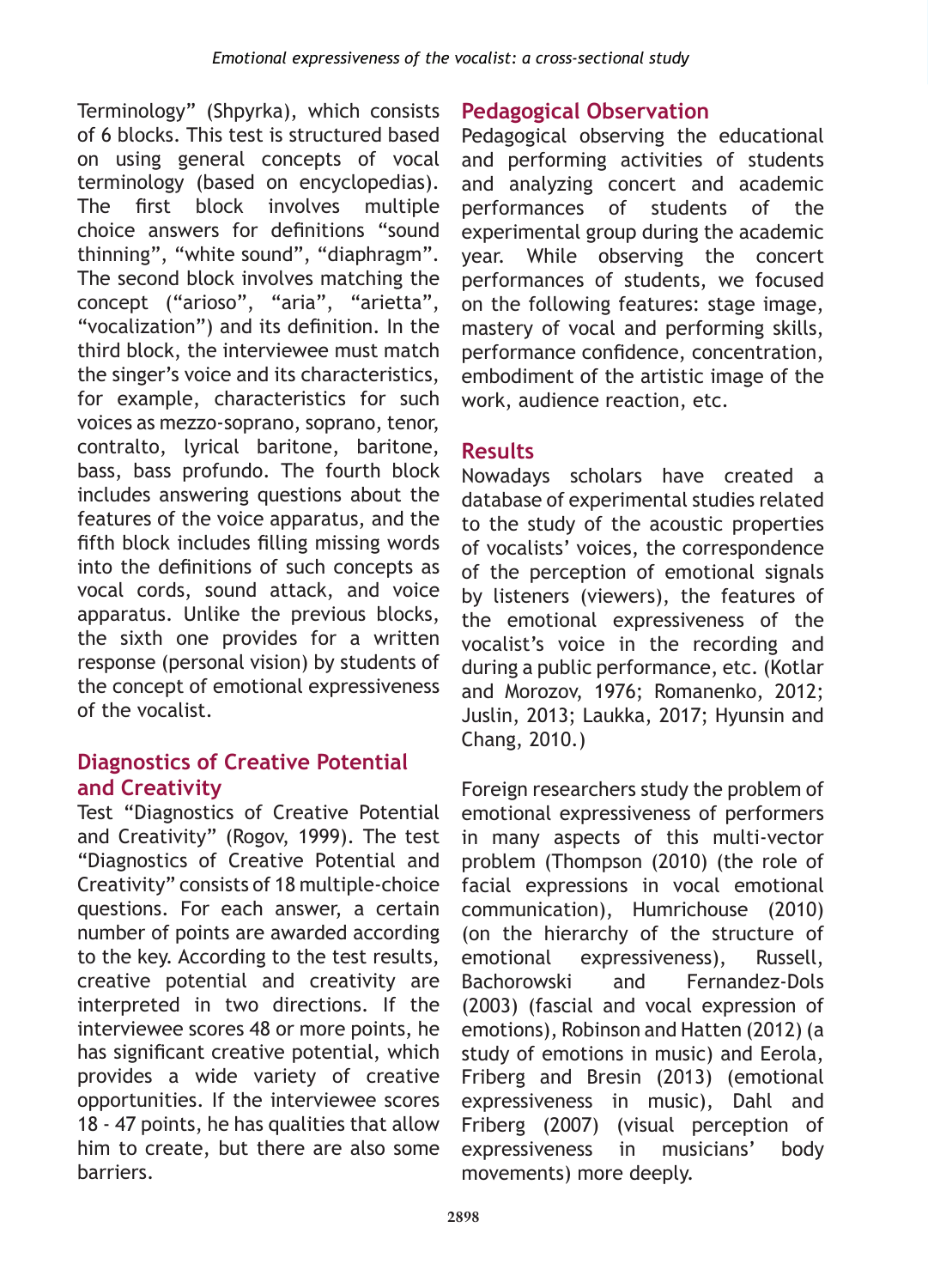#### Rast MUSıcOLOgy JOURNAL | WINTER 2021, 9(2) 2893-2916

## The problem of emotional expressiveness has been studied by Ukrainian and foreign psychologists, linguists, musicologists, and physiologists, but theoretical analysis of research has shown that there is no single definition of the concept. For our research, it is necessary to substantiate the concept of "emotional expressiveness of a vocalist", which in turn provided for the study of domestic and international scientific research on this issue.

The analysis of various scientific sources gives grounds to identify scientific areas in which we find the study of the concept of "emotional expressiveness",

# namely: Psychology, Musicology, and

*Shpyrka et al.*

Pedagogy. There are several areas of research on the formation of emotional expressiveness.

Shawn Michael Condon, a proponent of the practice-oriented theory, researches the emotional expressiveness of a vocalist in his activities. The author claims that most studies of the problem of emotional expressiveness are based on the perception of the listener, his ability to perceive the emotional message of the performer, but do not demonstrate this topic through understanding the performer himself (Condon, 2018) (Figure 1).



**Figure 1.** Shawn Michael Condon

In his research, the author reveals the features of the formation of emotional expressiveness of the performer, explores ways of its formation in practice. The result of his research was the definition of a three-stage model of skill acquisition, taking into account the specific needs of singers, such as the development of skills of emotional connection with the text, improvement of character traits, emotional communication through body language and facial expression.

Proponents of the theory of nonverbal communication scholars Heidi R. Riggio and Ronald E. Riggio define emotional expressiveness as follows: "Emotional expressiveness" is often used to denote skill in sending messages nonverbally and facially. The "expressive" person is the individual who is high in emotional encoding ability; that is, he or she can accurately nonverbally communicate what he or she is feeling" (Riggio & Riggio, 2002, pp.195-196). Thus, the authors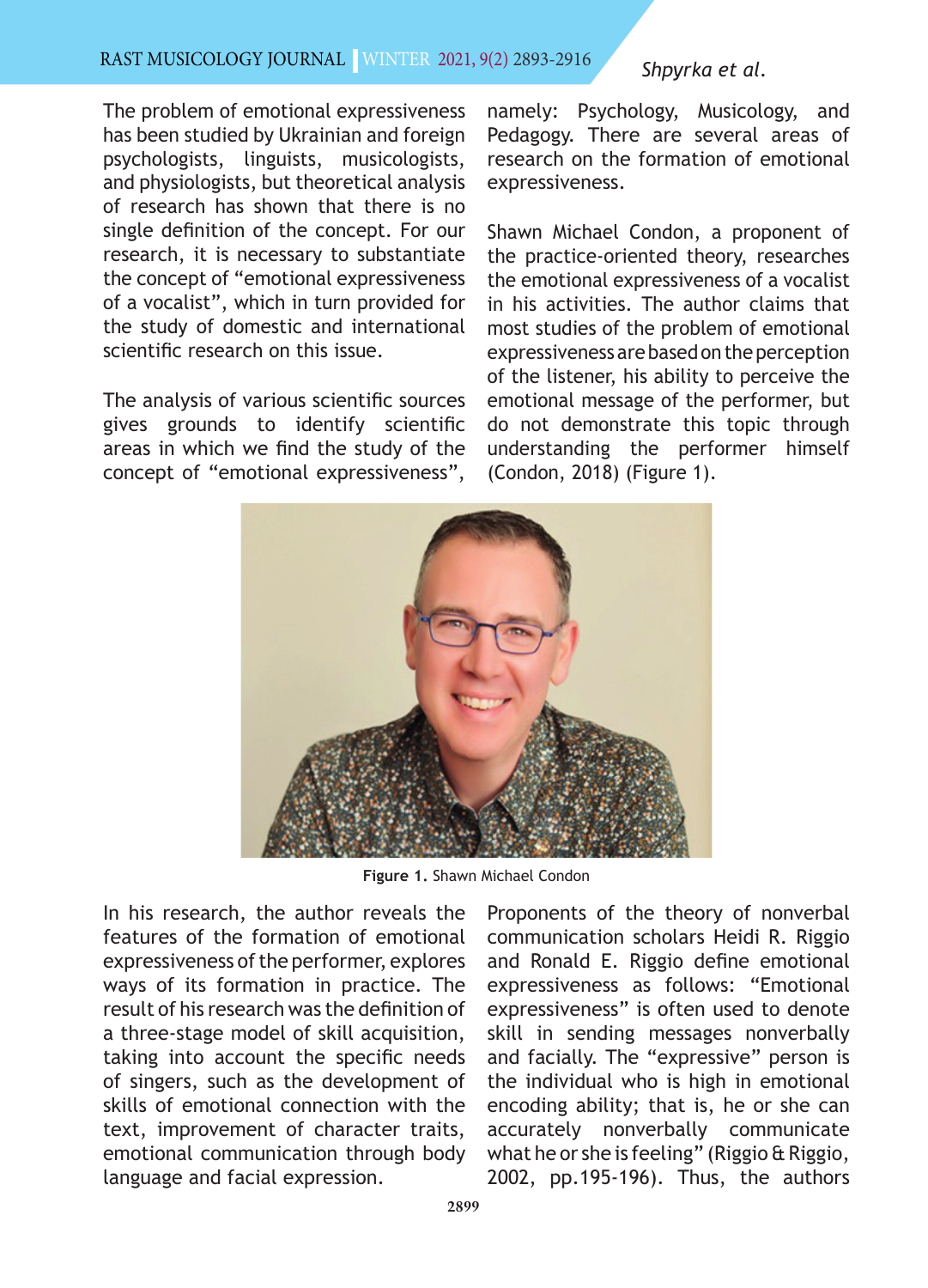claim that a person is able to nonverbally transmit their internal emotional states, which explains and makes possible the mechanism of emotional communication between a vocalist and the public through nonverbal communication, which is important for our research.

Understanding emotional expressiveness through the prism of nonverbal communication is also seen in social psychology research. Friedman, Prince, and Riggio described emotional expressiveness as a general expressive style, also called nonverbal expressiveness, and experimentally researched the problem of understanding and evaluating nonverbal expressiveness. Scientists note that there is a problem of ambiguity in the definition of expressiveness in various researches: "... during the past decade, two additional factors have limited the study of expressiveness. The first factor is a certain degree of conceptual ambiguity. Expressiveness has been used to mean different things including acting ability, natural sending ability, communication ability, emotionality, femininity, extraversion, responsivity, and empathy" (Friedman et. al., 1980a, p.334). Emotional expressiveness exists in different spheres of life, so it is difficult for scholars to come to a unified definition of the concept.

In turn, the Ukrainian scholar M. Shpak considers this issue in the pedagogical dimension. In our opinion, the scholar is a follower of the theory of nonverbal communication in combination with the signal function of emotions. He further develops ideas of his foreign colleagues and defines emotional expressiveness as: "external or internal manifestation of

emotional experiences, where external (expressive) expression of emotions and feelings occurs with the help of facial expressions, pantomimes, gestures, intonation of speech, general features of behavior" (Shpak, 2009, p.51). That is, in addition to nonverbal means, the scholar also adds speech, because, in vocal art, music is closely related to the poetic text, intonation, and rhythm of pronunciation.

# **Results of Literature Analysis**

The literature analysis made it possible to generalize theoretical provisions on emotional expressiveness in the research of Ukrainian and foreign scientists and suggest the following definition of the concept:

The emotional expressiveness of a vocalist is an individual ability to model and deliver (relay) emotional states programmed in a vocal work of art, using the vocal capabilities of the performer, nonverbal signals, and means of musical expression. It involves deep immersion in the content and artistic image of a vocal work, in order to understand the emotional state of the main character, taking into account the vocalist's own emotional experience, the level of proficiency in vocal skills, and technical means of expression.

The next task of our article is to determine the structure of the concept of emotional expressiveness of future vocalists.

There are several vectors for studying the structure of emotional expressiveness. The first one considers outlining the structure of emotional expressiveness through the construction of a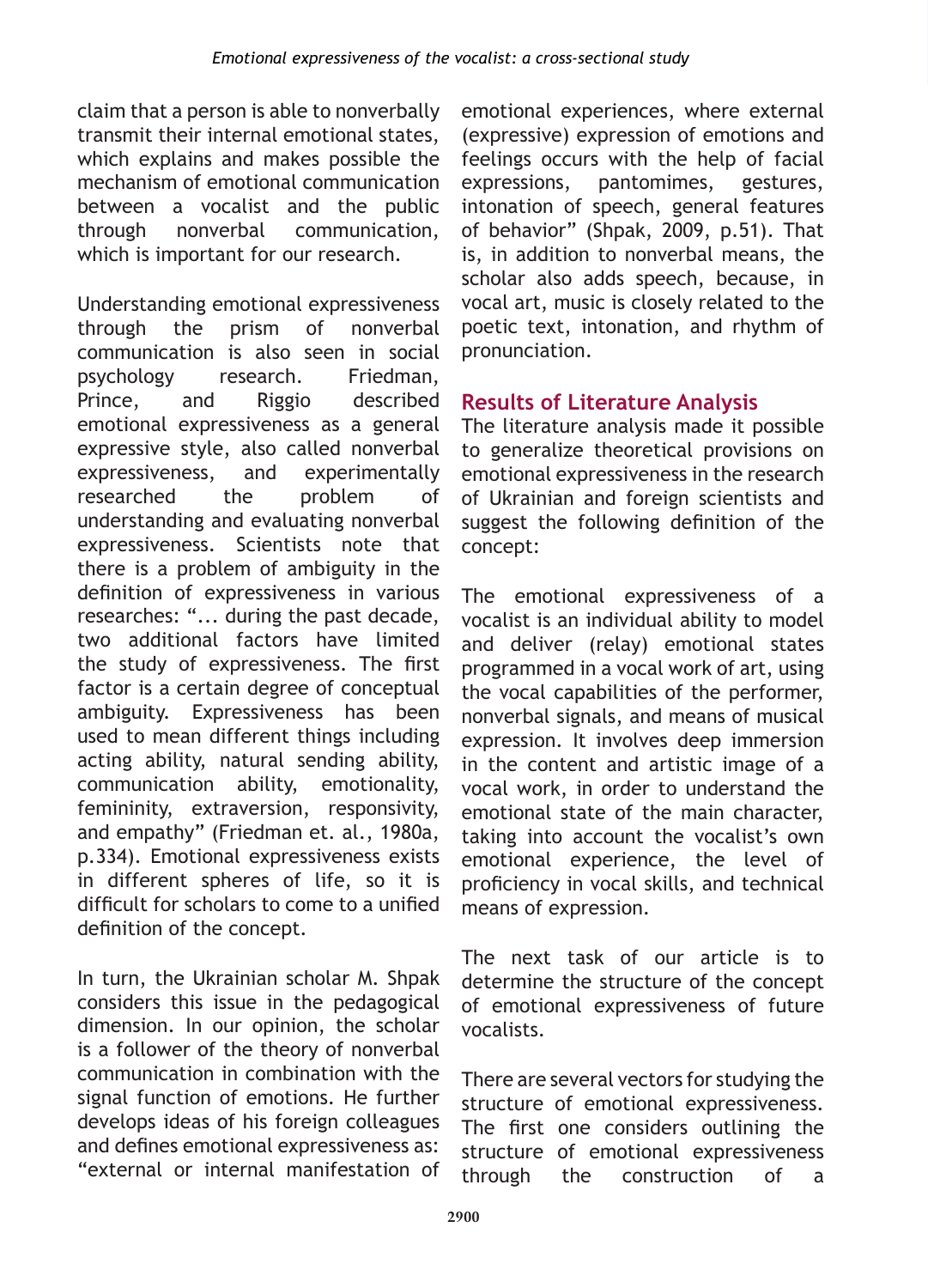### RAST MUSICOLOGY JOURNAL WINTER 2021, 9(2) 2893-2916

#### *Shpyrka et al.*

hierarchical model. J. J. Humrichouse, in his work, describes the attempts of scholars to structure the phenomenon of emotional expressiveness and build a hierarchical model of the structure. The author analyzes different approaches to understanding the structure and defines it as follows: "Emotional expressivity has been modeled at different levels of abstraction including at a general factor level, a dimensional level, and a discrete emotions level; however, currently there is only limited support for a hierarchical model that integrates these different levels of abstraction" (Humrichouse, 2010, p.1). This experimental study in Psychology allowed the scientist to integrate existing models into the field of emotional expressiveness and confirm a three-level hierarchical model.

The second vector is characterized by the vision of the structure through the identification of three key aspects of emotional expressiveness: "Emotional Expressivity—comprised of Positive Expressivity, Negative Expressivity and Impulse Intensity—as a separate model in these data" (Gross & John, 1997). This study demonstrates the importance of a diversified approach to the study of emotional expressiveness and determines it in line with the signaling function of emotions.

Trierweiler's study is of great importance in our research. It examines the structure of emotional expressiveness by measuring certain emotions, such as: love, joy, fear, anger, shame, and sadness (Trierweiler et al., 2002). Such a basic set of emotions for vocal performance is most often found in studies of the emotional expressiveness of vocal speech. This is due to the peculiarities of

the emotional content of the works, and also narrowing the range of researches to find out the features of the expression of each of these emotions.

Based on the study, comparison and generalization of scientific literature on the structure of emotional expressiveness, we have suggested the following structural components of emotional expressiveness of the future vocalist: motivational and value, cognitive and analytical, emotional and empathic, practical and creative components. Let us take a closer look at these components

The motivational and value component of the vocalist's emotional expressiveness provides for positive personal and social motivation of the vocalist to achieve a certain creative goal and the vocalist's awareness of the value of his own vocal and performing activities in the cultural enrichment of society, provides an internal rethinking of the future vocalist's own emotional experience, assessment of energy resources and emotional reserves, which motivate and activate the process of forming the emotional expressiveness of the vocalist.

The motivational and value component of the vocalist's emotional expressiveness comprises a value attitude to vocal and performing activities, a stable positive motivation for educational and cognitive activities, the ability to independently master knowledge about emotions in vocal art, the organization of the process of independent work for the implementation of the program of their own self-development, the desire to improve vocal skills for successful performing activities, awareness of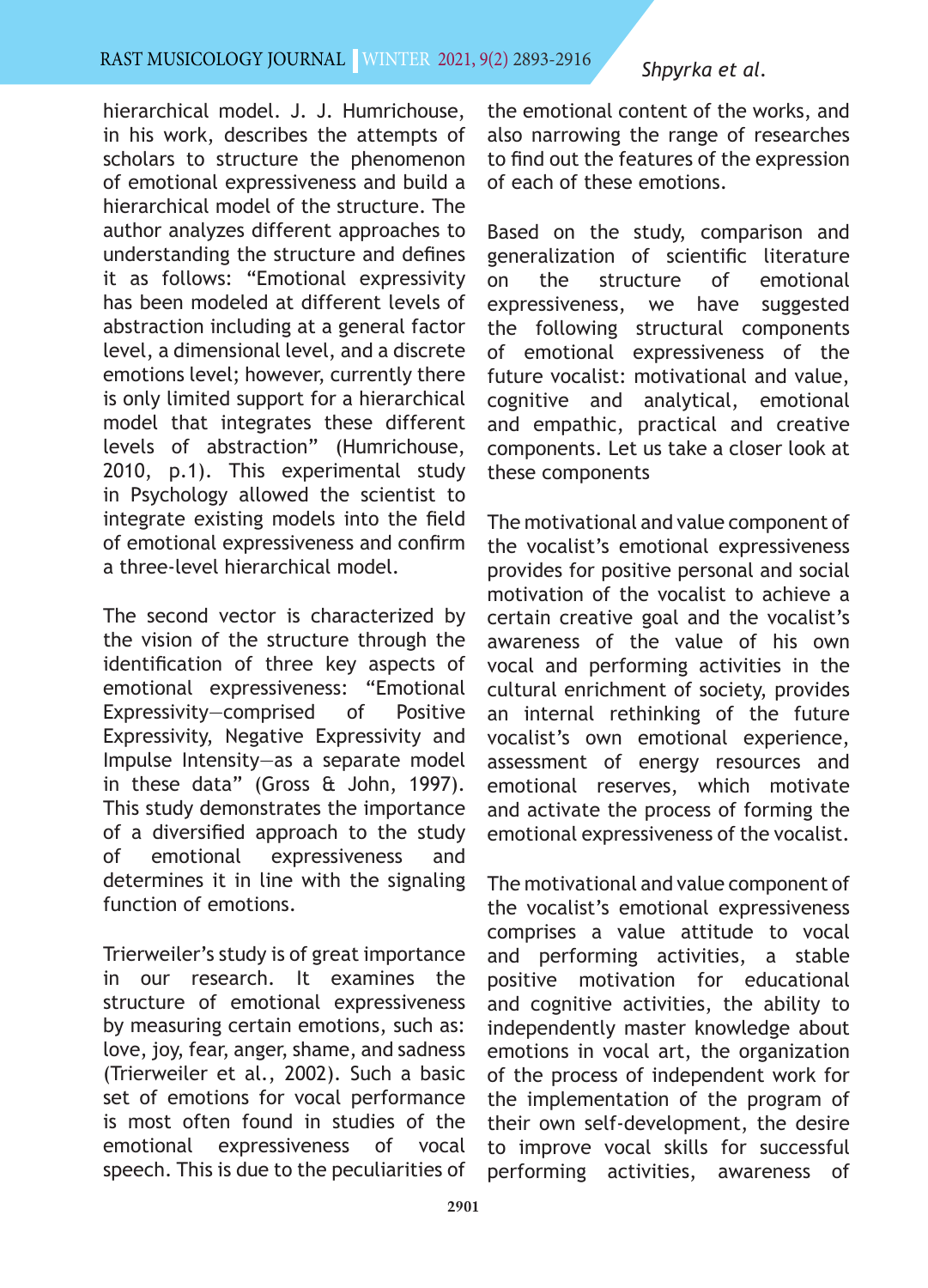the value of vocal art for the cultural heritage of society.

The cognitive and analytical component of a vocalist's emotional expressiveness involves the accumulation of knowledge about the essence, structure, and mechanisms of emotions in the process of vocal training and performance. This encourages the future vocalist to study the states and reactions of the body while singing, search for information on self-regulation of emotional and physical sensations, increases his interest in finding an example or sharing experience with experienced performers, contributes to the accumulation of a complex of vocal knowledge and skills to expand his perception of the world and emotional experience.

An important condition for acquiring knowledge and skills is the mastery of reflexive skills by the future vocalist. Reflection in vocalist training allows them to analyze both their own mistakes and achievements, as well as the mistakes of other vocal students.

So, the cognitive and analytical component provides the accumulation of knowledge about the mechanism of occurrence of emotions, the features of the indication of emotions through nonverbal means, the possibility of stage embodiment and concentration of attention on the emotional dimension of the performance, reflection of one's own activities.

The emotional and empathic component of the vocalist's emotional expressiveness is focused on acquiring the ability to analyze emotions associated with the educational, performing, and creative

activities of the future vocalist. This component also involves mastering the elements of empathic communication with the audience, evaluating one's own achievements; independently understand the emotional content of vocal work and its justified usage in stage embodiment.

Empathy for a future vocalist is not only the ability to take on the role of another person but also an intuitive understanding of the character's psychological mood and hidden motives. To feel the spiritual tosses, the slightest movements of someone else's soul through the identification of their feelings with the emotions of another person, but with the awareness of their exclusivity and individuality.

The practical and creative component of a vocalist's emotional expressiveness involves the future vocalist using means of emotional expressiveness in his rehearsal and concert activities, which include the emotional expressiveness of voice, facial expressions, body (movements and gestures), gaze, pronunciation, and articulation.

The formation of emotional expressiveness of the future vocalist requires him to include elements of creativity in this process.

This component determines the level of ability to independently embody the artistic and figurative content of the work through the use of means of emotional expressiveness. The practical and creative component of the emotional expressiveness of a vocalist provides for the necessary level of integrated knowledge of skills and abilities to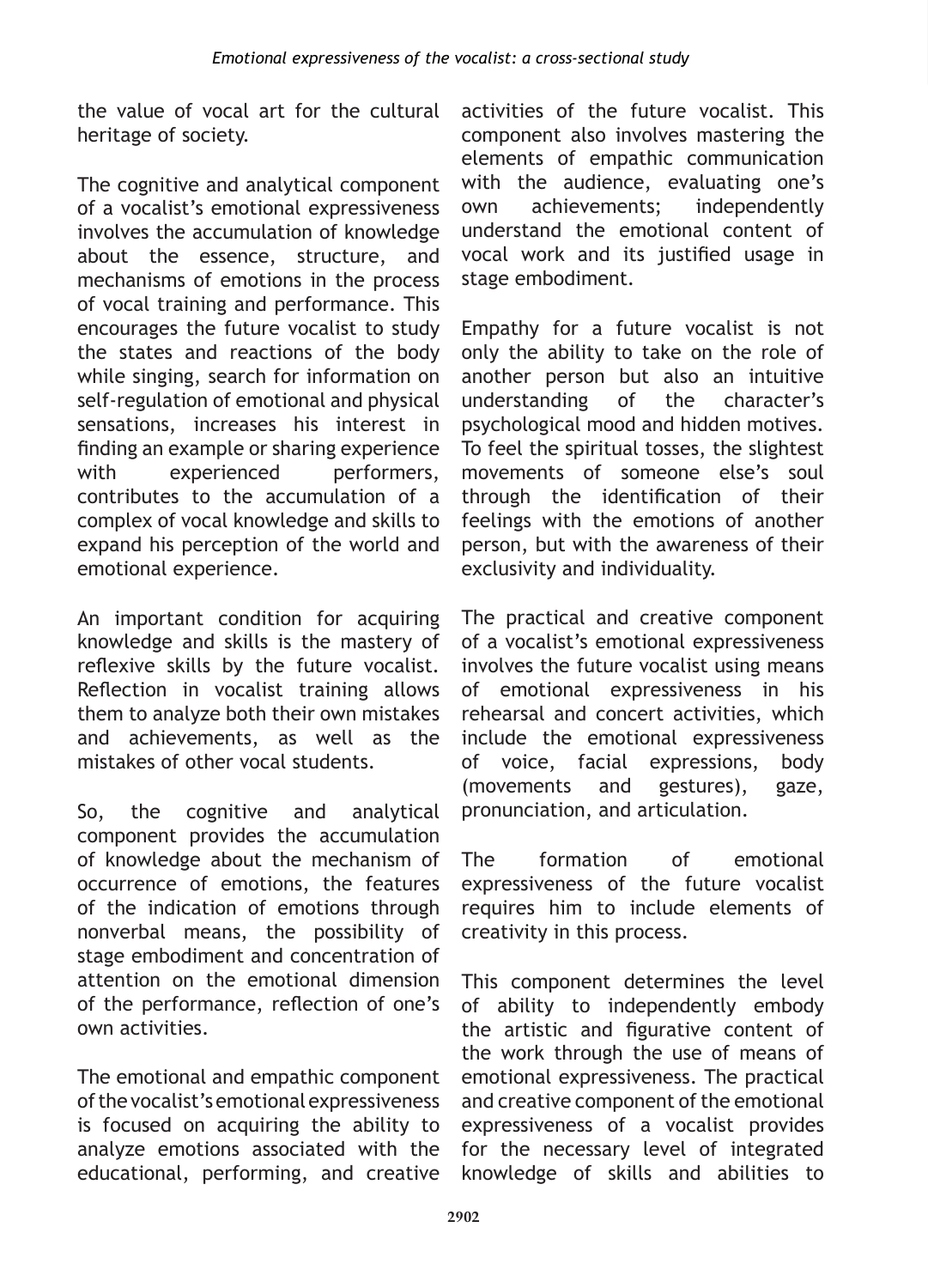solve professional problems, creative manifestations in vocal and performing activities and the ability to creatively apply the acquired skills and knowledge, the effectiveness of independent training depending on the goals set.

## **Quantitative Research Results**

We organized and carried out an ascertaining experiment to determine the levels of formation of emotional expressiveness of students in Solo Singing, Voice Production, and Vocal classes. The bases for the ascertaining experiment were the Borys Grinchenko Kyiv University, the Volodymyr Vynnychenko Central Ukrainian State Pedagogical University, and the National Pedagogical Dragomanov University. The total number of surveyed for the ascertaining experiment is 391 people. Among them, there are students of 1-4 courses of the first (Bachelor's) level of specialties "Musical Art" of educational and professional programs 025.00.01 Musical Art and 025.00.02 Solo Singing.

The main objectives of the ascertaining experiment were as follows:

• To develop and substantiate a system of criteria and indicators for determining the formation of emotional expressiveness of future vocalists in solo singing classes;

• To determine the levels of formation of emotional expressiveness of future vocalists in solo singing classes;

• According to the identified criteria and indicators, find out the state of formation of emotional expressiveness of students.

For pedagogical diagnostics of the levels

of formation of emotional expressiveness of future vocalists, we have developed a system of criteria and indicators:

#### **Motivational and value criterion**

• The degree of awareness of the motives for improving vocal and performing activities for successful professional development;

• The degree of awareness of the need for personal growth and self-improvement to achieve the goal;

• The degree of focus on universal and vocal-performing values.

Cognitive and analytical criterion:

• The degree of knowledge of concepts and terminology, using methods and skills of vocal and performing activities; the degree of the ability to evaluate

Personal educational, performing, and cognitive activities for further selfimprovement.

Emotional and empathic criterion. We define the criterion indicators as follows:

- The degree of mastering empathy skills;
- The degree of the ability to be emotionally responsive;
- The degree of formation and stability of the emotional sphere.

Practical and creative criterion:

- The degree of the formation of special vocal skills;
- The degree of mastering specific means of emotional expressiveness;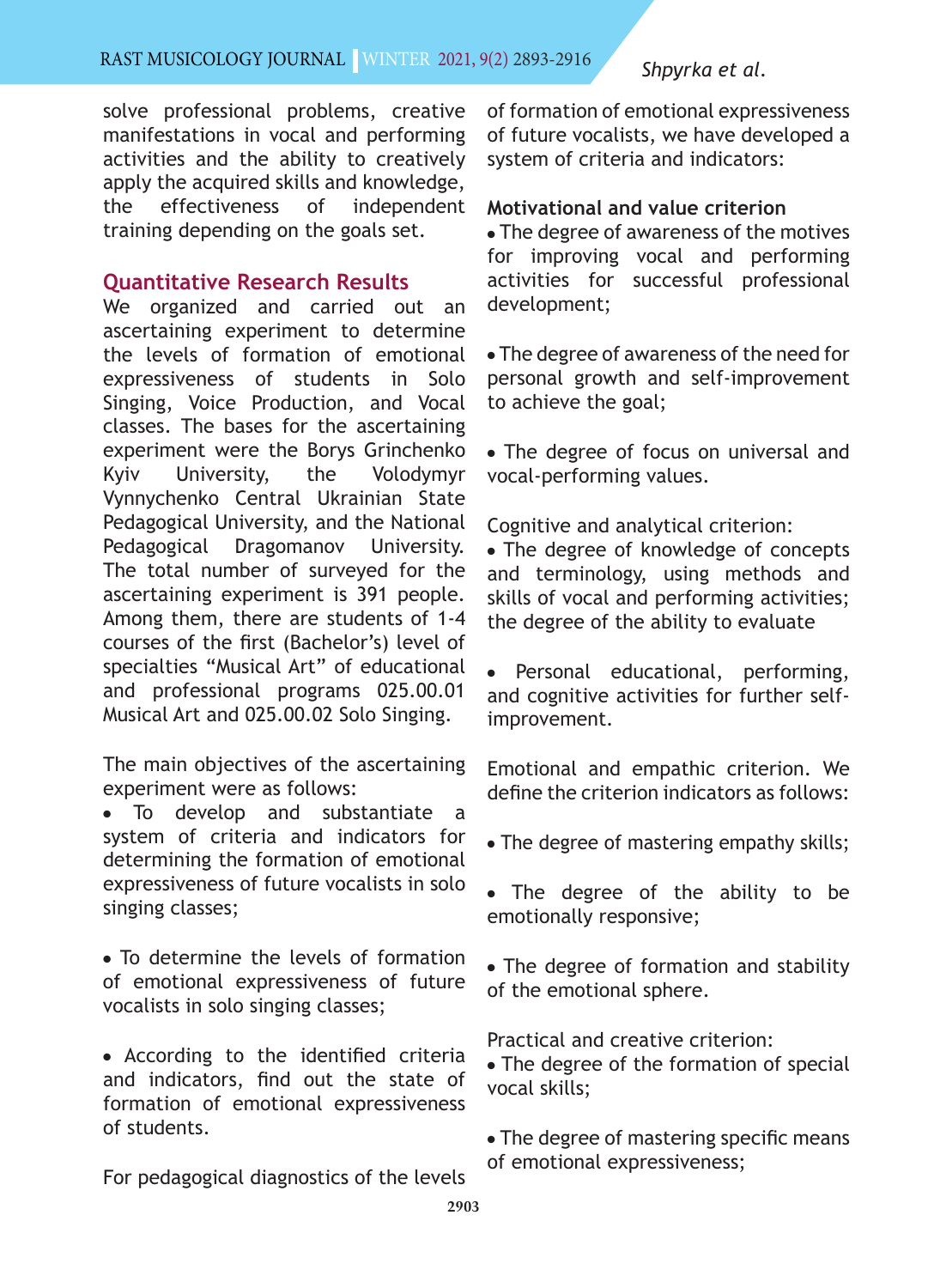• The degree of expression of students' creative manifestations and creativity necessary for the performance of future vocalists.

We have determined the following levels of formation of emotional expressiveness in accordance with the criteria and indicators: creative, productive, and reproductive levels.

The creative level of formation of the future vocalist's emotional expressiveness means the ability to show empathy, with a clearly expressed motivation and desire to achieve success. Values act as a driving force for the implementation of vocal and performing activities. Thanks to their knowledge and skills, students do not experience difficulties in applying them into practice, which is necessary for successful performance activities and the implementation of the artistic image of the work. All indicators are harmoniously combined and focused on emotional communication with the public. A separate indicator of the creative level of the emotional expressiveness formation is the creative vision of students' own stage image, interpretation and emotional transmission of the vocal and emotional content of the work, understanding its deep content through independent research of the history of writing and performing the work, interest in knowledge on the emergence of emotions, self-regulation of emotional states and emotional response of the audience.

The productive level is manifested by a permanent interest in the process of forming emotional expressiveness. Students have expressed vocal and

performing skills, but empathic abilities and motivation for success are not sufficiently expressed. At this level. there are difficulties in applying vocal skills and abilities in practice, as well as average indicators of creative potential and creativity. This affects the stage transformation, causes uncertainty and discomfort at the time of a public performance, and disrupts the process of embodying the artistic image of the work. Value orientations do not reflect the vocalist's desire for emotional communication with the audience.

The reproductive level is manifested by low indicators of general vocal training, empathy, motivation, value attitude to one's activities, and vocal art, which causes the problem of developing vocal skills. It is characterized by a low ability of the future vocalist to stage embodiment, lack of motivation for success and self-improvement. This leads to problems and mistakes during public performance. It is difficult to think about the emotional content of the work and the embodiment of an artistic image, if there are no basic skills in controlling the activity of the vocal and performing apparatus, which affects the creative process, puts an emotional framework for the vocalist.

The program of the ascertaining experimental study was developed taking into account these criteria and indicators. To assess the levels of formation of motivational and value, cognitive and analytical, emotional and empathic, practical and creative components of the emotional expressiveness of the future vocalist, appropriate diagnostic methods were selected and developed.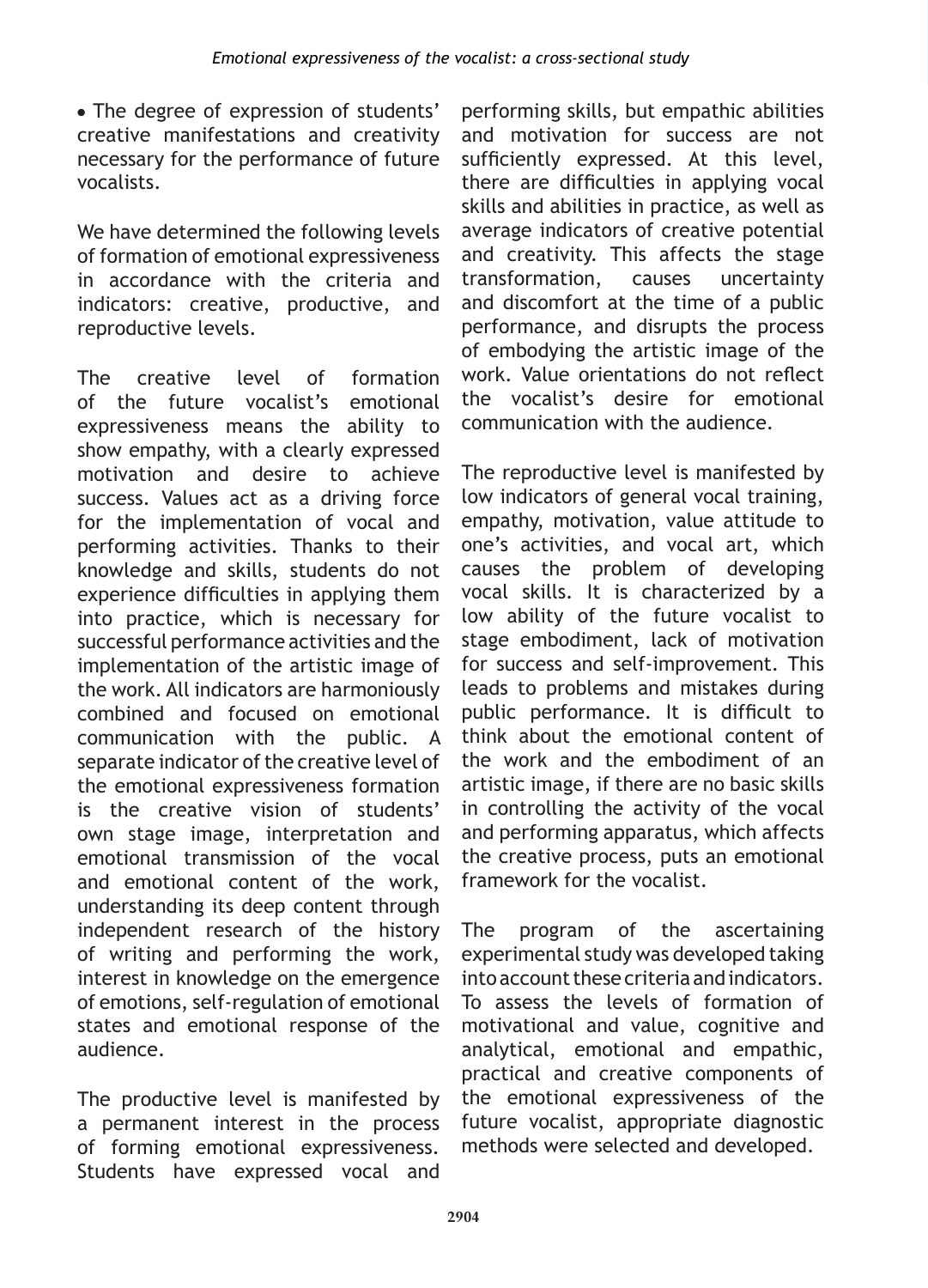# **Theme 1. Level of formation of the motivational and value component of emotional expressiveness**

The level of formation of the motivational and value component of emotional expressiveness according to the indicator "a measure of awareness of the motives for improving vocal and performing activities for successful professional development", we evaluated using the methodology of T. Ehlers "Personality Diagnostics for Motivation to Succeed".

We present the processed data for 391 recipients as a percentage (Figure 2), which clearly shows that: 58,8% of respondents have a moderately high level of motivation, 23,5% -too high, 11,8% - average, and 5,9% -low. This proves that the surveyed students tend to have a moderately high level of motivation for success, which will qualitatively influence the process of forming emotional expressiveness, because they are interested in their own creative and professional growth.



**Figure 2.** Level of motivation to succeed

The level of formation of the motivational and value component of emotional expressiveness according to the indicator "the degree of awareness of the need for personal growth and selfimprovement to achieve the goal", we evaluated according to the methodology "Scale for Assessing the Need for Achievement" by Orlova Yu.M., which is suggested by Hryn (2014).

average, and high, which in turn are divided into subcategories (each level has 3 subcategories that express the intensity of the characteristic). The results for 391 recipients are expressed as a percentage (see Figure 3). Measuring the need for achievement shows that 47,1% of respondents have a low level of need for achievement, 35,3% have an average level, and only 17,6% have a high level of need for achievement.

Responses are expressed in levels: low,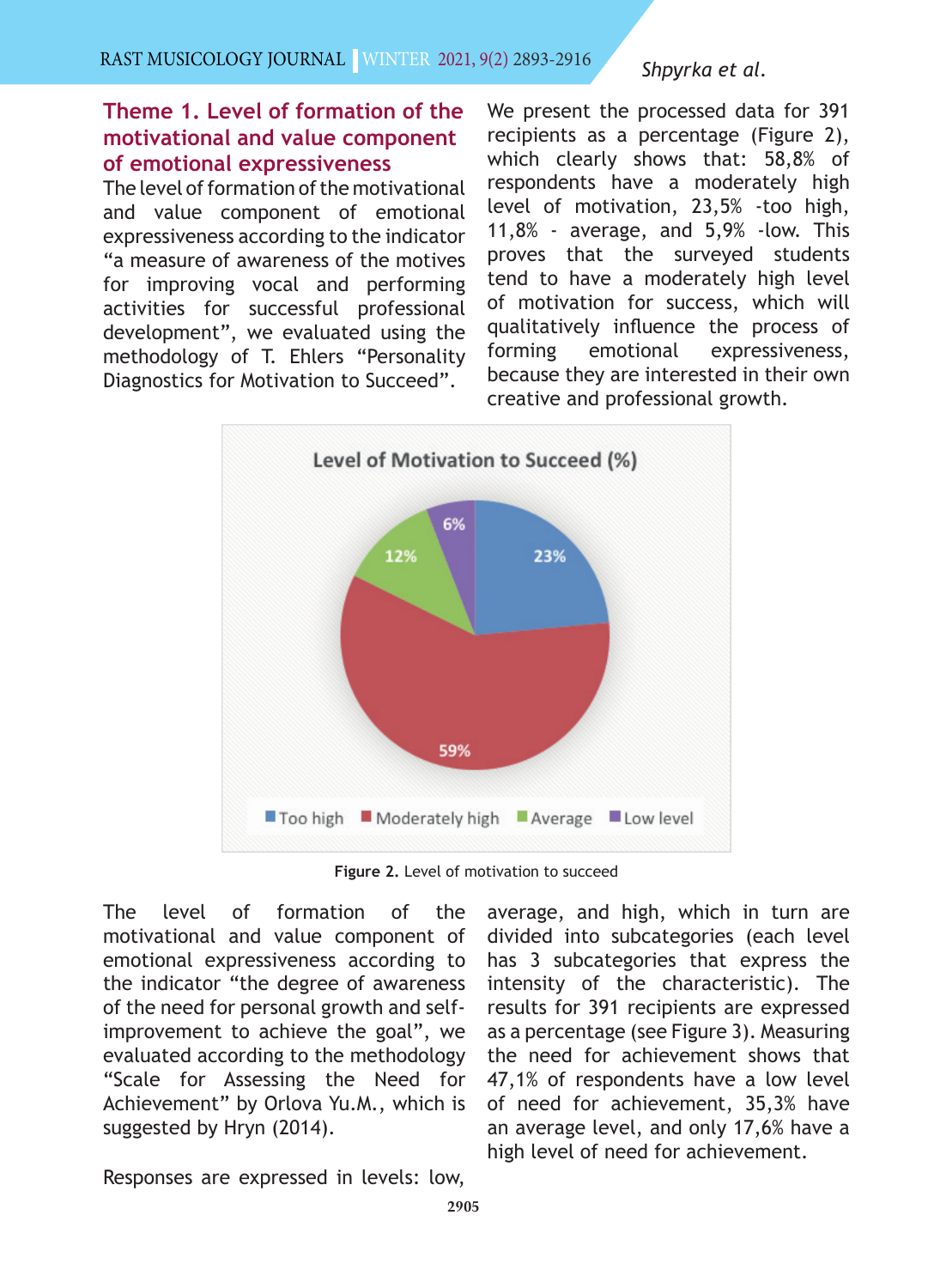

**Figure 3.** Level of need for achievement

The level of formation of the As a result, 11.8% of respondents motivational and value component of demonstrated a high level of awareness emotional expressiveness according of musical and pedagogical values, an to the indicator "focus on universal average level was demonstrated by and vocal and performing values" was 88.2% of students, a low level was not studied using the methodology of "Value demonstrated (0%) (Figure 4). Orientations" by M. Rokeach (1973, pp.112-114).



**Figure 4.** Level of value orientations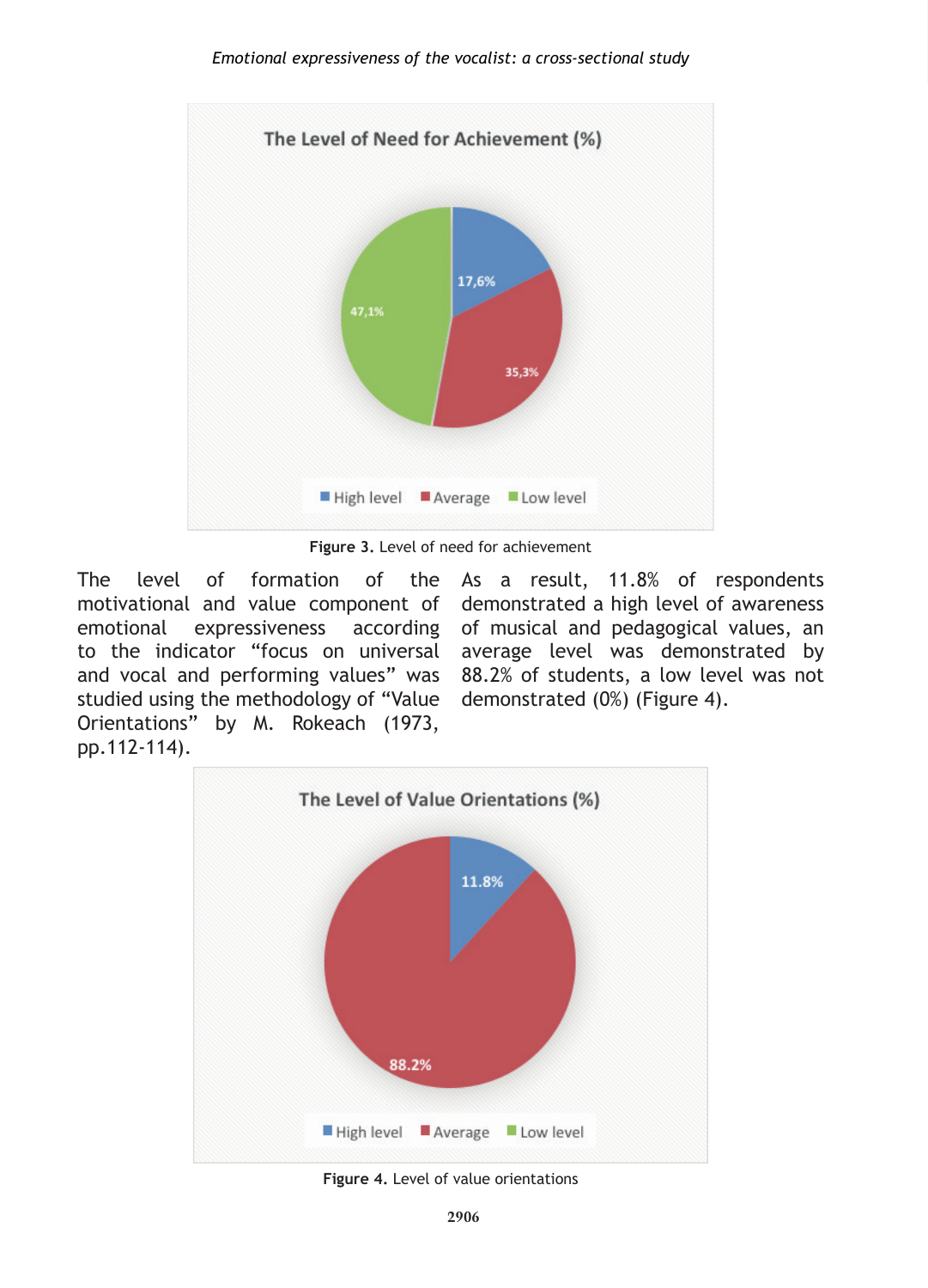Evaluating the results, we can conclude that the level of formation of the motivational and value component of emotional expressiveness is mainly average. Special attention should be paid to correcting the level of need for achievement and the level of value orientations of future vocalists. Interestingly, students' motivation for success is at a high level, which will give an impulse to further improvement.

# **Theme 2. Level of the cognitive and analytical component of the vocalist's emotional expressiveness** The next block was a survey on the formation of the cognitive and analytical component of the vocalist's emotional expressiveness.

Diagnostics of the formation of the cognitive and analytical component of the studied phenomenon according to the indicators "the degree of knowledge of concepts and terminology, using methods and skills of vocal and performing activities", the degree of ability to apply the acquired knowledge and skills in their creative activities", "degree of the ability to evaluate their educational, performing and cognitive activities for further self-improvement" was carried out using a comprehensive test "Possession of Vocal Terminology", which consists of 6 blocks.

The test results show that the level of proficiency in basic vocal terminology of the surveyed students of various courses of the specialty Musical Art of educational and professional programs Musical Art and Solo Singing in most cases does not exceed 70% and most often is only 25-58%. This indicates a lack of awareness of recipients, which will affect the successful implementation of performing activities of future vocalists.

# **Theme 3. Level of formation of the emotional and empathic component of the emotional expressiveness**

The next block of our experimental research aims at determining the level of formation of the emotional and empathic component of the emotional expressiveness of the future vocalist. It involves attracting and strengthening the emotional essence of the vocalist, which has been given him by nature. A high level of empathy, emotional responsiveness, and emotionality allows the performer to share emotions with the audience, find ways to transmit them, and empathize with the musical character. But emotionality can also negatively affect concentration, attentiveness, the ability to abstract and be calm during rehearsals and concert performances.

The level of formation of the emotional and empathic component of the emotional expressiveness of the future vocalist according to the indicator "level of mastering empathy skills", we assessed using the method "Diagnostics of the Level of Empathy" by V. Boyko (Zelinska & Mykhailova, 2009).

We were interested in the overall level of empathy, which is interpreted at four levels: very low, below average, average, and very high. For the group of students we interviewed, the result is listed as a percentage (see Figure 5). It turned out that a very low level of empathy is observed in 11.8%, below the average in 47.1%, an average in 35,3%, and very high only in 5,8% of respondents.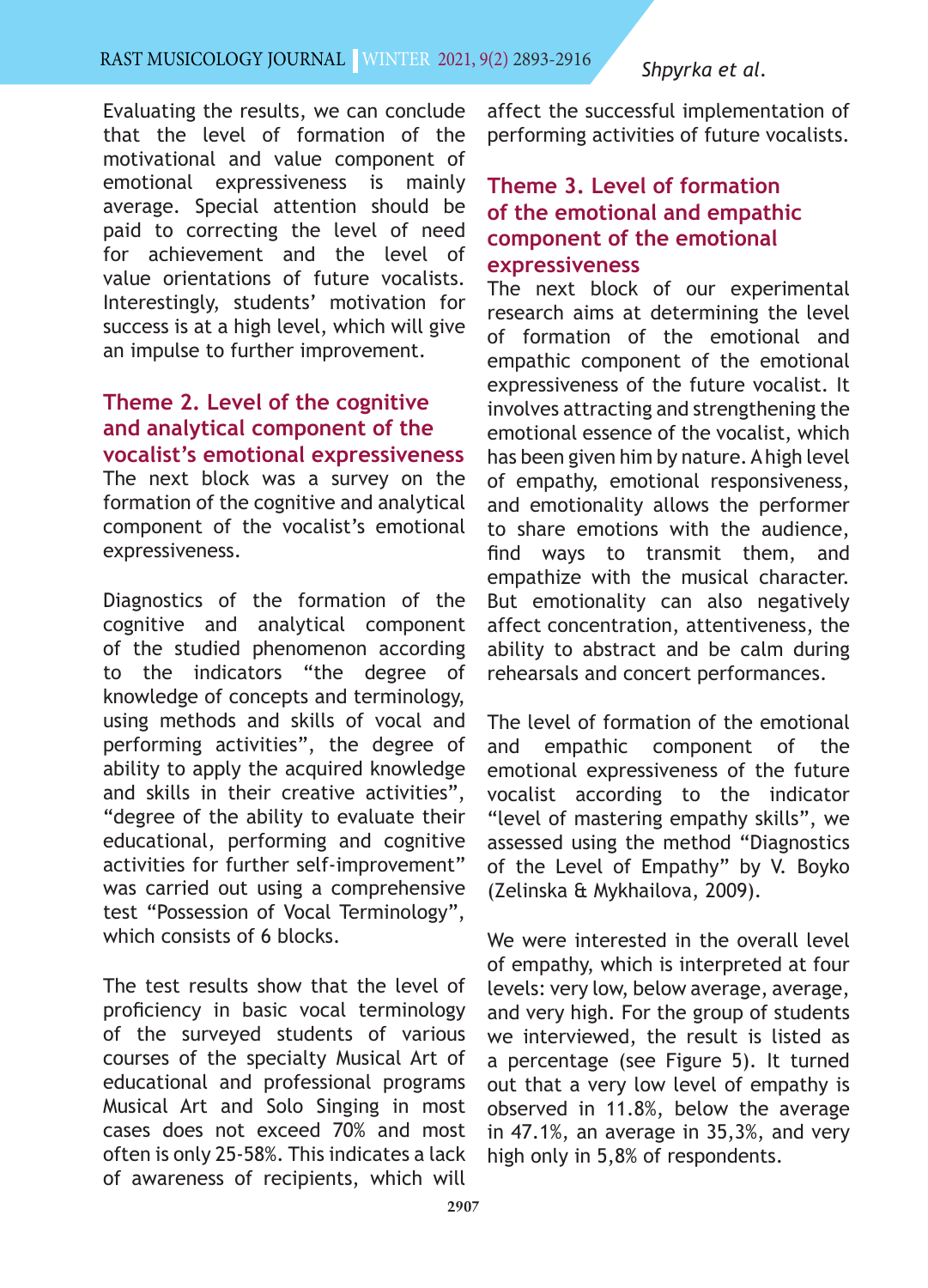

**Figure 5.** Level of empathy

The next stage of the survey is to determine the level of formation of the emotional and empathic component of the vocalist's emotional expressiveness by the indicator "measure of the ability to emotional responsiveness" which was carried out using the methodology "Research of Emotional Responsiveness" by Pashukov (Zelinska & Mykhailova, 2009).

The interpretation of the answers may be different for women and men because young men often hide their feelings. The survey results show that 58,8% of the students surveyed have a low level of emotional responsiveness, 23,5% have an average level, and only 17,7% have a high level (Figure 6).



**Figure 6.** Level of emotional responsiveness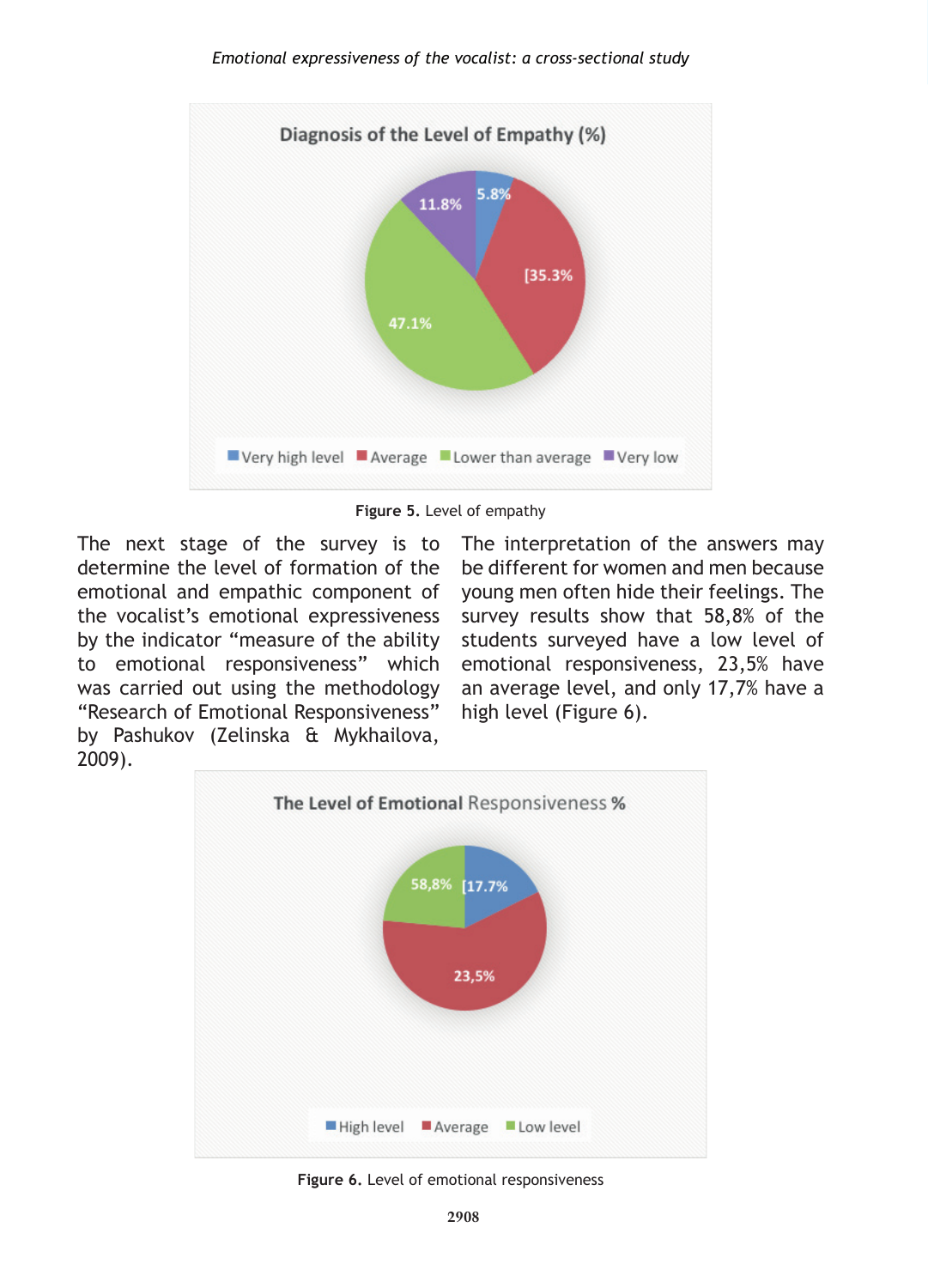#### Rast MUSıcOLOgy JOURNAL | WINTER 2021, 9(2) 2893-2916

Also, we assessed the formation of the emotional and empathic component of emotional expressiveness according to the indicator "degree of formation and stability of the emotional sphere" using the questionnaire "Study of the Emotional Sphere" (Zelinska & Mykhailova, 2009).

As a result, it was found that 94,1% of respondents have a high level of emotionality and a healthy attitude *Shpyrka et al.*

to emotions. Only 5,9% of recipients consider it necessary not to show their feelings and none of the students were very reserved people. This proves that future specialists studying the creative professionals are more able to express their emotions, but at the same time, they are emotionally unprotected, more susceptible to negative influence and manipulation (Figure 7).



**Figure 7**. Level of emotionality

The results of a diagnostic cross-section of the level of formation of the emotional and empathic component of the vocalist's emotional expressiveness indicate that the recipients are very creative and have a high level of emotionality. According to the test, 94% of respondents have a healthy attitude to emotions and do not hesitate to show them to others.

# **Theme 4. Level of formation of the practical and creative component of the vocalist's emotional expressiveness**

The next block of diagnostics is to

determine the level of formation of the practical and creative component of the vocalist's emotional expressiveness.

We defined the level of formation of the practical and creative component according to the indicators "the degree of formation of special vocal skills and abilities of students", as well as "the level of mastering specific means of emotional expressiveness" by observing the educational and performing activities of students. Observation shows that 60% of senior students have a broader set of tools for regulating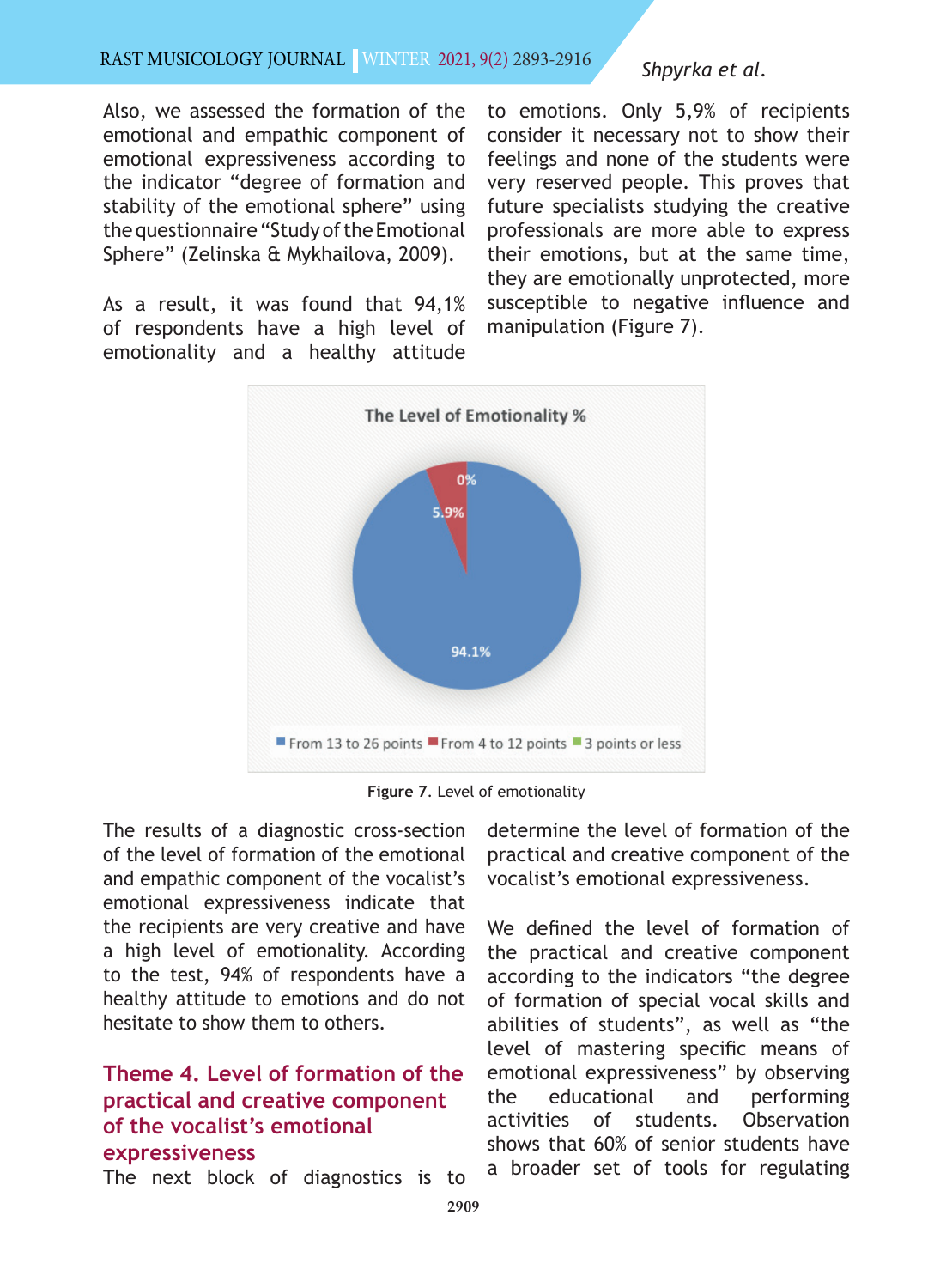their own emotional state during speech and emotional communication with the public. They consciously use their vocal and performing skills to embody the imaginative content of the work, control the situation, and use their skills to get an emotional response from the audience. This is due to a significant vocal, performing, and emotional experience. We also found that 20% of students hyperbolize, overplay emotionally, which negatively affects the emotional perception of viewers. Such performers capture the main emotional content of the work and reproduce it with the help of vocal and performing skills, without demonstrating their own perception,

without embodying into the image of the main character.

The level of formation of the practical and creative component according to the indicator "the degree of creative disposition of students and manifestations of creativity necessary for the performance of future vocalists", we assessed using the test "Diagnostics of Creative Potential and Creativity" (Rogov, 1999).

The most dangerous barrier is fear, especially for people who are focused on mandatory success (Figure 8).



**Figure 8.** Level of creative potential and creativity

The results obtained prove that recipients have creative potential, but some factors prevent them from fully realizing it (for example, fear, such as fear of failure or judgment, lack of self-confidence). Often, society and its judgment are the main factors in inhibiting creative potential and creativity. Therefore,

during the formation of a practical and creative component, the main task of a teacher is to suggest the implementation of an idea, to give an opportunity to create something new on your own. Consequently, only 11.8% of recipients have significant creative potential and are able to realize it.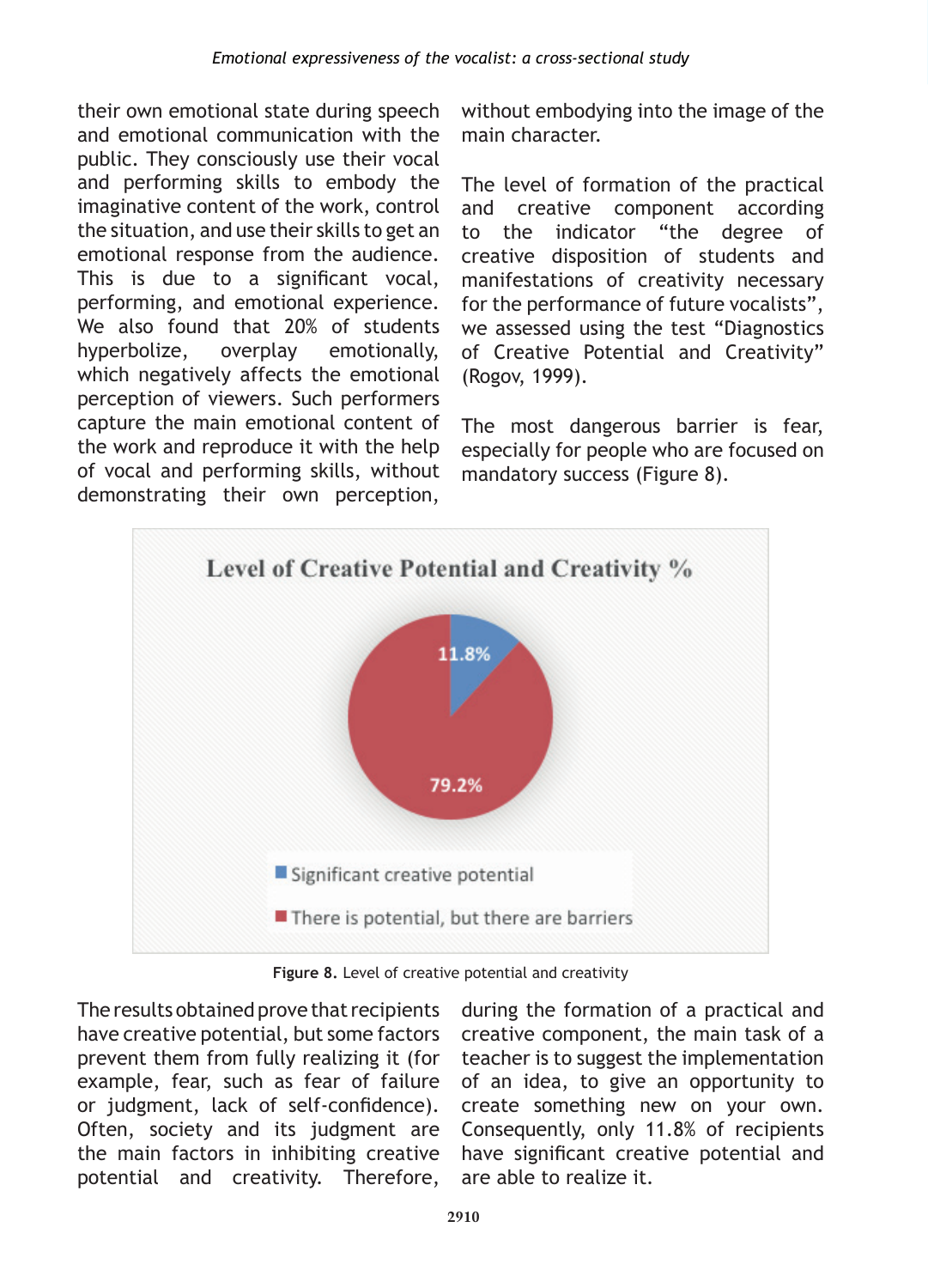As a result of calculating the percentage of the level of formation of emotional expressiveness among 391 respondents, we get the following results, represented

in the diagram "Levels of Formation of Emotional Expressiveness of a Vocalist"( Figure 9).



**Figure 9.** Levels of formation of emotional expressiveness of vocalists

The creative level of formation of emotional expressiveness was found in 6,5% of the total number of respondents (25 students).

The productive level of formation of emotional expressiveness of the future vocalist was diagnosed in 82% (321 people) of the total number of respondents.

The reproductive level of emotional expressiveness formation was recorded in 11,5% (45 people) of the total number of recipients.

# **Conclusion**

Summarizing the results of the theoretical analysis of the problem, the results of a diagnostic cross-section of the levels of formation of emotional expressiveness of the future vocalist, we came to the following conclusions:

• The revealed contradictions regarding the problem of forming the emotional expressiveness of the future vocalist made it possible to understand the objective dialectic of the formation of this phenomenon by introducing axiological, interdisciplinary, and competence-based approaches to the training of students;

• Emotional expressiveness of a vocalist is an individual ability to model and transmit (broadcast) emotional states programmed in a vocal work, using the vocal capabilities of the performer, nonverbal signals, and means of musical expressiveness;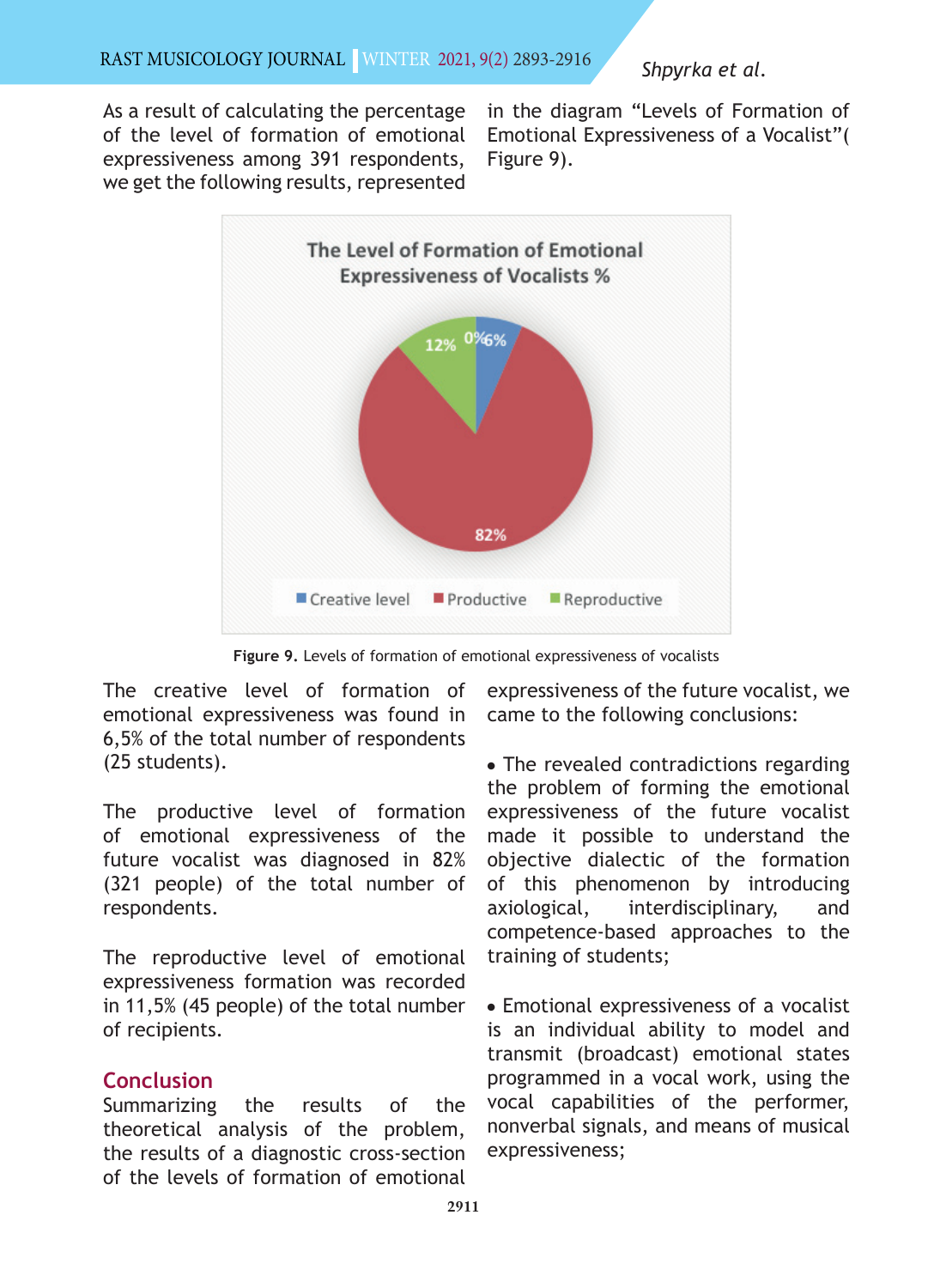• The structural components of the vocalist's emotional expressiveness are defined as follows: motivational and value, cognitive and analytical, emotional and empathic, practical and creative components;

• The level of formation of a student's emotional expressiveness is closely related to the peculiarities of his type of temperament;

• The results of the ascertaining experiment showed that 12% of students have a reproductive level of emotional expression formation, 82% of students have a productive level of emotional expression formation, and 6% have a creative level.

Summarizing the results of theoretical analysis of the problem, the results of the diagnostic section of the levels of emotional expression of the future vocalist, we came to the following conclusions: emotional expression of the vocalist, which we defined as the individual ability to model and transmit (translate) emotional states. Non-verbal signals and means of musical expression are essential components of the vocalist's professional training. The introduction of axiological, interdisciplinary, competence approaches in the training of students ensures the effectiveness of the formation of this phenomenon. We are determining the structural components of the vocalist's emotional expressiveness, and developing criteria and indicators based on them allowed us to diagnose the levels of its formation. The results of the observational experiment showed that 12% of students have a reproductive level of emotional expression, 82% of students have a

productive level of emotional expression, and 6% - a creative level.

# **Recommendation**

The future studies will focus on the selection of practical methods that will help teachers of vocal courses improve and accelerate the formation of emotional expressiveness of future vocalists in solo singing classes. The methodological model of emotional expressiveness formation is one of the priority tasks for us in further research of the outlined problem. The study results can be used to update the system of assessment of student achievement in the process of professional training of future vocalists.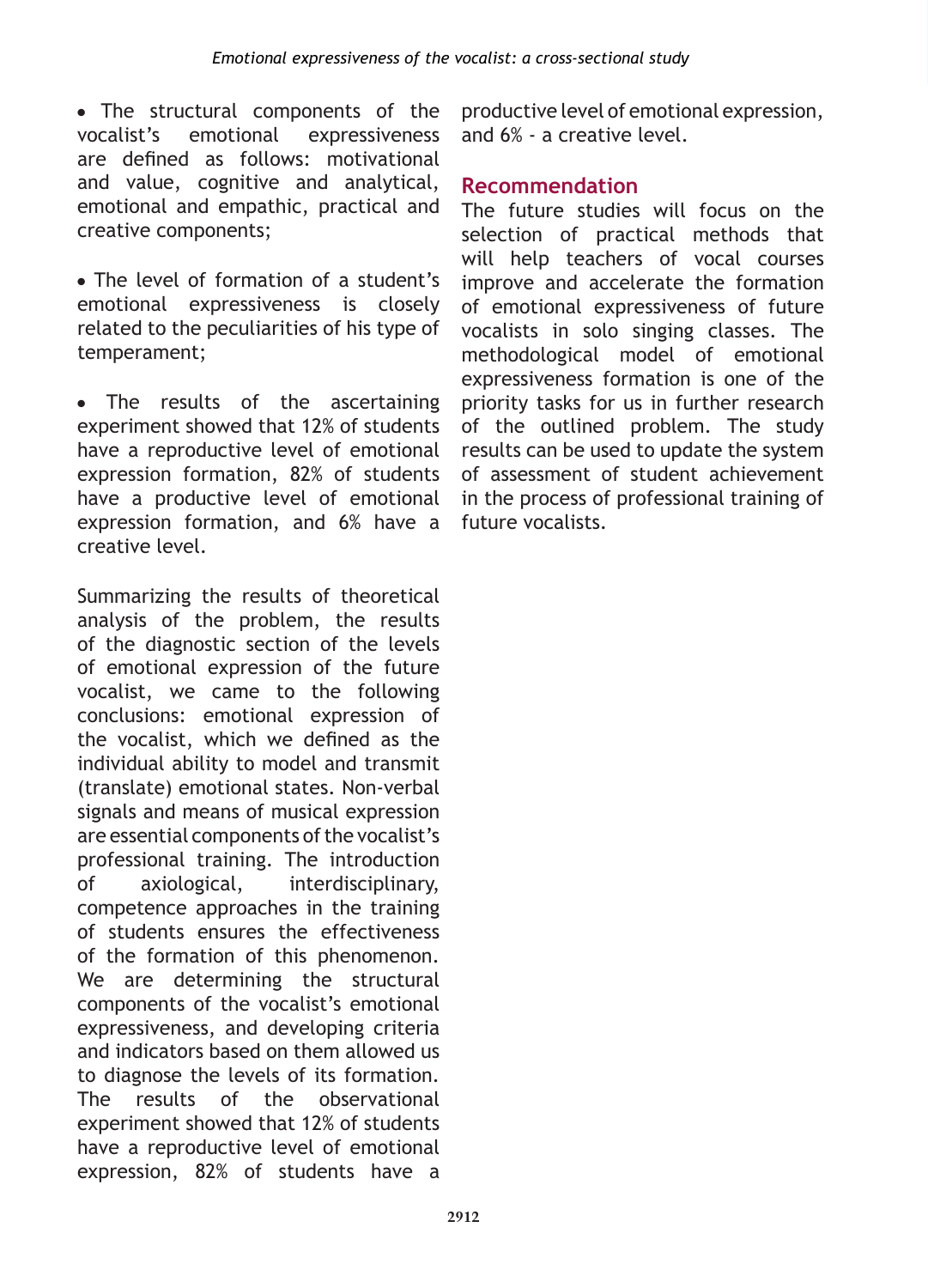## **Biodata of Authors**



#### **Alina Shpyrka**

**Interest of author:** problems of professional training of future vocalists in institutions of higher art education, formation of emotional expression of students in solo singing classes, interdisciplinary connections in vocal training of students. **Affiliation:** Borys Grinchenko Kyiv University, Ukraine **e-Mail:** a.shpyrka@kubg.edu.ua **ORCID:** http://orcid.org/0000- 0003-1415-0504



#### **Larysa Bondarenko, PhD**

**Interest of author:** problems of professional training of future teachers of music disciplines and teachers of music art, professional and spiritual self-development of students, communicative practices in continuing art education, introduction of axiological and hermeneutic approaches in instrumental and performance training of students of higher art education. **Affiliation:** Borys Grinchenko Kyiv University, Ukraine **e-Mail:** l.bondarenko@ kubg.edu.ua **ORCID:** https://orcid.org/0000-0001-6913-2448 **Publons:** https://publons.com/researcher/3242380/larysa-bondarenko/



#### **Ganna Kondratenko, PhD**

**Interest of author:** creative development of future bachelors of music art and the formation of students' professional and personal values in the art educational environment. Professional training of music students based on axiology. **Affiliation:** Borys Grinchenko Kyiv University, Ukraine **e-Mail:** h.kondratenko@kubg.edu.ua **ORCID:** orcid.org/0000-0002-5035-4355



#### **Alexandr Shpyrka**

**Interest of author:** problems of professional training of future teachers of music art, formation of artistry of students in the process of professional training. **Affiliation:** Borys Grinchenko Kyiv University, Ukraine **e-Mail:** o.shpyrka@kubg.edu.ua **ORCID:** orcid.org/0000-0002-1855-1236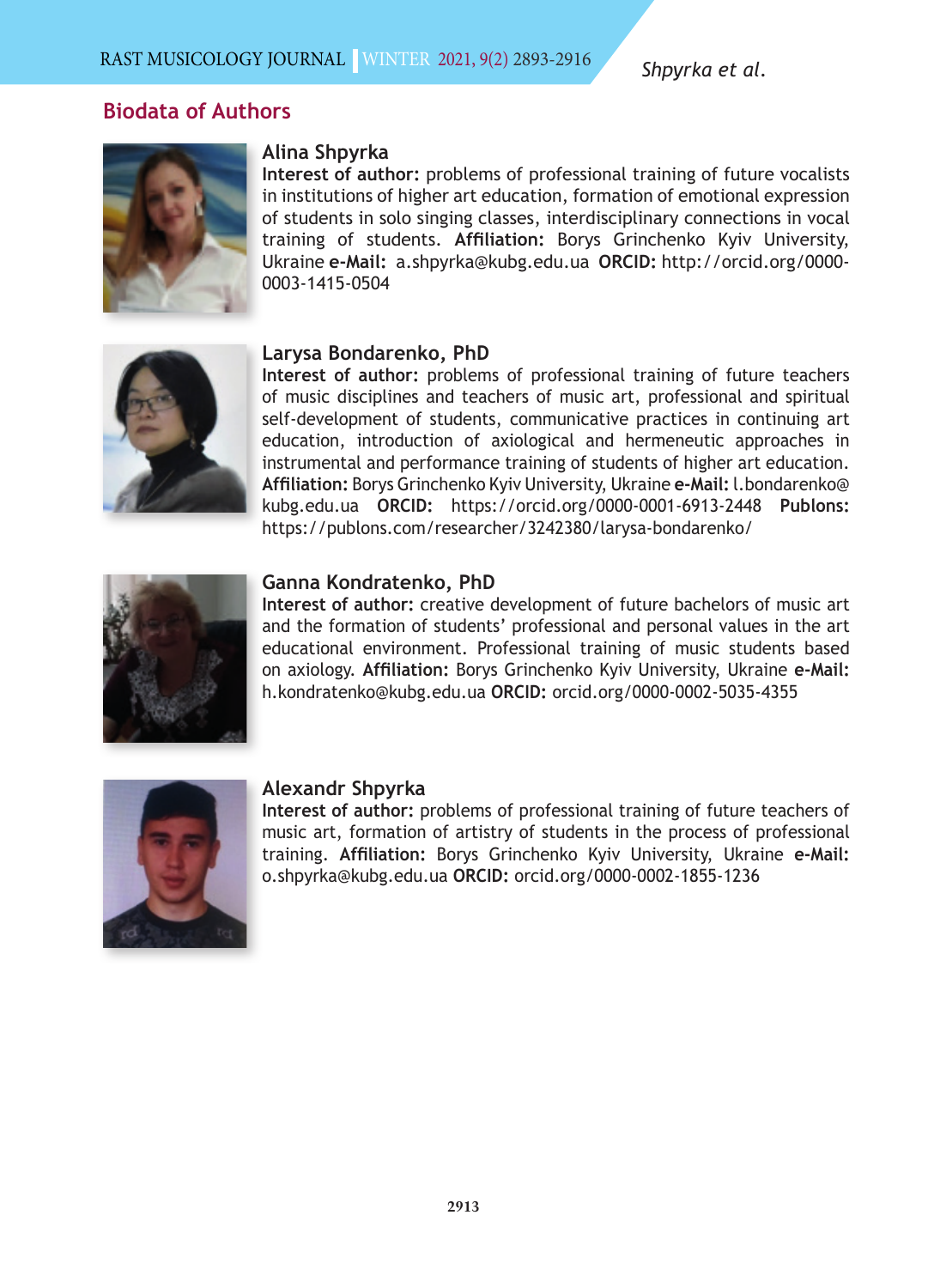## **References**

A short dictionary of philosophy (1982). I. V. Blauberg & I. K. Pantin (eds.). Moscow: Politizdat.

Albor, M. (2016). On Music's Subtle Expressiveness. Avant: Trends in Interdisciplinary Studies, 7, 37-65.

Aranovskyi, M. (1998). Musical text. Structure and properties. Moscow.

Ayzenk, G. (1999). Personality structure. St. Petersburg: Yuventa.

Bonfeld, M. (1991). "Music. Language. Speech. Thinking" Experience in a systematic analysis of musical art, theses (1). Moscow.

Bukotzer, M. (1985). "Musikanalyse und Musikdeutung". Schweizerische Musikzeitung: 97 - 115.

Chebotarenko, O. (1997). "Culturological aspects of the performing form in music" dissertation of candidate of Art Studies: specialty 17.00.01 "Theory and History of Culture". Odessa.

Condon, S. (2018). Preparing an emotionally expressive vocal performance. European Journal of Philosophy in Arts Education, 3 (1), 87- 120. Retrieved from http://www.ejpae. com/index.php/EJPAE/article/view/29

Cooke, D. (1959). The language of music. Oxford: Oxford University Press.

Dahlhaus, C. (1982). Systematiche Musikwissenschaft. Wiesbaden: Verlag.

Dictionary of the Ukrainian language in 11

volumes (1971). Kiev: Scientific Thought.

Eliseyev, O. P. (2003). Praktikum po psikhologii lichnosti [Workshop on personality psychology]. St. Petersburg.

Folomyeyeva H.A. (2012). Innovative heritage of modern vocal pedagogy in the teaching of special courses on stage at the Faculty of Arts]. Pedagogy and psychology. 617, 184-189.

Fomin, V. (1973). "The way music exists and the methodology of comparative analysis" Musical Art and Science, volume 2: 99 - 134. Moscow.

Friedman, H. S., Prince, L. M., Riggio, R. E., & DiMatteo, M. R. (1980a). Understanding and assessing nonverbal expressiveness: The affective communication test. Journal of Personality and Social Psychology, 39, 333–351.

Friedman, H. S., Riggio, R. E., & Segall, D. O. (1980). Personality and the enactment of emotion. Journal of Nonverbal Behavior, 5(1), 35–48. https:// doi.org/10.1007/BF00987053

Golovey, L. A., & Rybalko, E. F. (2001). The study of the need to achieve: a workshop on age psychology. St. Petersburg.

Gross, J. J., & John, O. P. (1997). Revealing feelings: Facets of emotional expressivity in self-reports, peer ratings, and behavior. Journal of Personality and Social Psychology, 72(2), 435–448. https:// doi.org/10.1037/0022-3514.72.2.435

Grozan, S. (2015). The problem of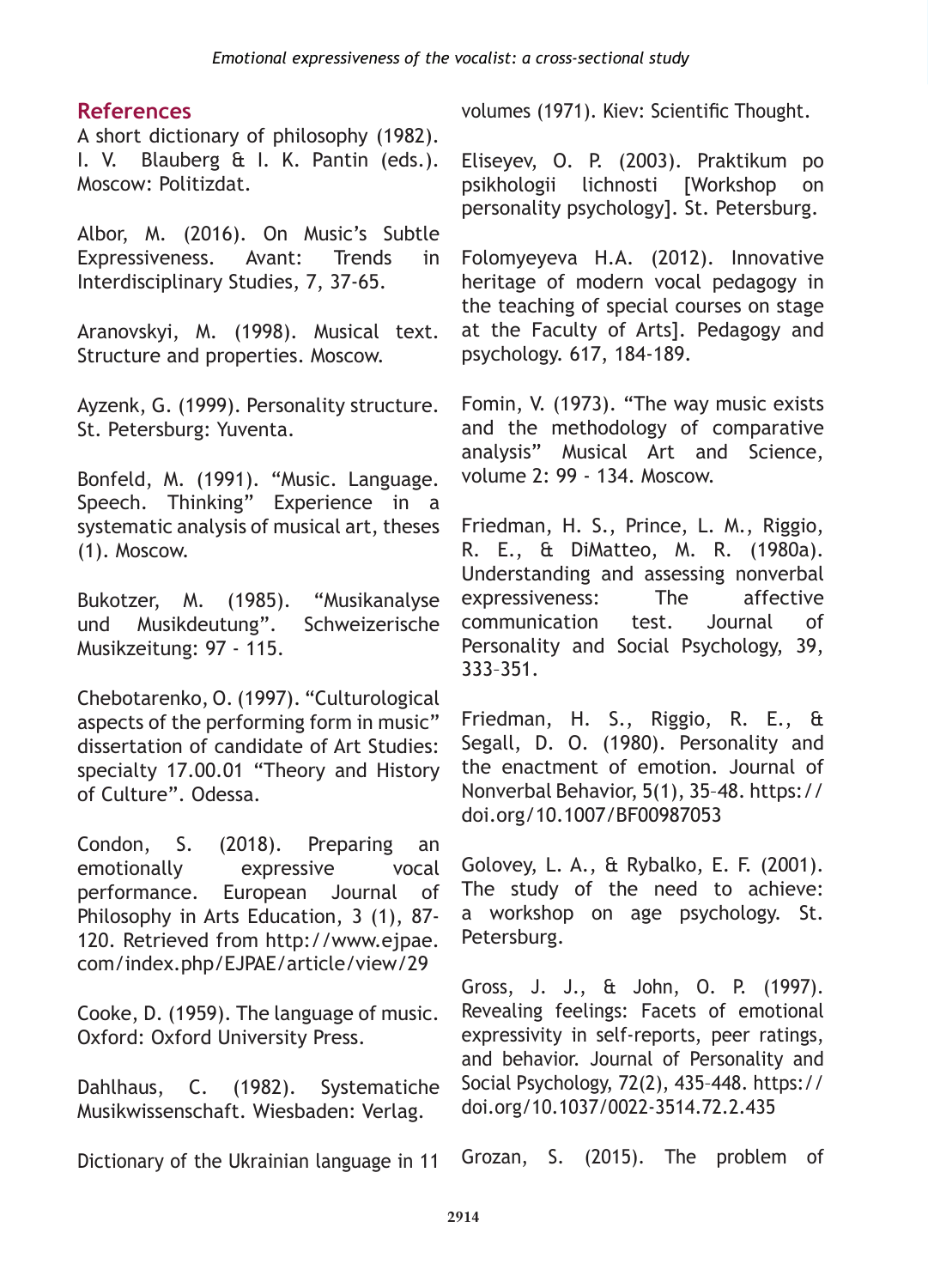#### Rast MUSıcOLOgy JOURNAL | WINTER 2021, 9(2) 2893-2916

competencies in music education Scientific notes [Kirovograd State Pedagogical University named after Vladimir Vynnychenko]. Ser.:Pedagogical sciences, 139, 144-146. Retrieved from http://nbuv. gov.ua/UJRN/Nz\_p\_2015\_139\_39.

Hryn, L. O. (2014). Diagnosis of the formation of vocal skills of the future actor of musical and dramatic theater. In: Scientific publication. Guidelines. Zaporizhzhia: ZNU.

Humrichouse, J. J. (2010). The hierarchical structure of emotional expressivity: scale development and nomological implications. Ph.D. thesis, University of Iowa. Retrieved from http://ir.uiowa.edu/etd/519.

Hyunsin, P., & Chang, D. Y. (2010). Statistical model based emotional singing voice synthesis by FO contour modification. Department of Electrical Engineering, Korea Advanced Institute of Science and Technology (KAIST).

Juslin, P. N. (2013). What does music express? Basic emotions and beyond. In: Frontiers in Psychology, 4, Article 596.

Korykhalova, Nataliya. (1979). "Interpretation of music" Theoretical problems of musical performance and a critical analysis of their development in modern bourgeois aesthetics. Leningrad: Muzyka.

Kotlyar, G. M., & Morozov, V. P. (1976). On acoustic correlates of emotional expressiveness of vocal speech. Moscow.

Kucheruk, O. S. (2012). Characteristics of the motivational-value component

## *Shpyrka et al.*

of inclusive competence of the future teacher. Scientific journal of NPU named after MP Drahomanov. Series 16: Creative personality of the teacher: problems of theory and practice, 18, 20- 23. Retrieved from http://nbuv.gov.ua/ UJRN/Nchnpu\_016\_2012\_18\_7

Laukka, P. (2017). Vocal Communication of Emotion. In: V. Zeigler-Hill & T. Shackelford (eds) Encyclopedia of Personality and Individual Differences. Springer, Cham. Retrieved from https:// doi.org/10.1007/978-3-319-28099- 8\_562-1

Losev, Aleksey. (1995). "Music as a subject of logic. The form. Style. Expression": 405 - 602. Moscow.

Malinkovskaya, A. (1990). "Piano performing intonation" Problems of artistic intonation on the piano and analysis of its development in the methodological and theoretical literature of the XVI - XX centuries: [essays]. Moscow.

Medushevskyi, V. (1989). "Musical thinking and the logos of life" Musical thinking: essence, categories, and aspects of research: 18 - 27. Kiev.

Nikandrov, V. V. (2009). Psychology: a textbook. Moscow: Volters Kluver.

Oleksiuk, O. M. (2017). Development of spiritual potential of personality in post-non-classical art education: [monograph]. Kyiv. Univ. B. Hrinchenko.

Oleksiuk, O., Bondarenko, L., Cherkasov, V., Kosinska, N., & Maievska, A. (2019). Innovative Model of Communicative